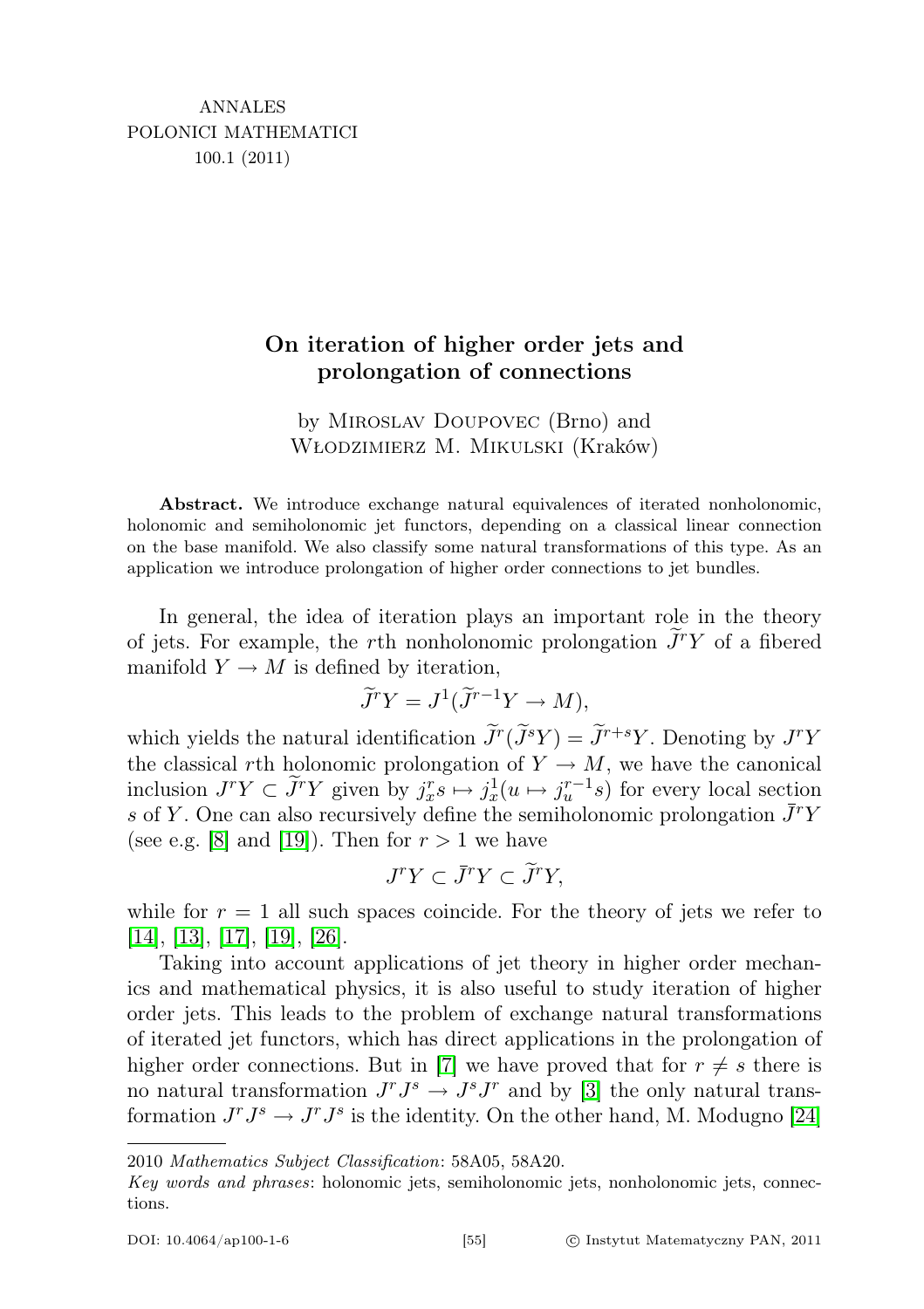has defined an exchange isomorphism  $ex_{\Lambda}: J^1J^1Y \to J^1J^1Y$  depending on a linear connection  $\Lambda$  on  $M$ . In this paper we solve the general problem:

PROBLEM 1. Introduce exchange natural equivalences  $B_A^{F,G}$  $A^{F,G}:FG\to GF$ for any couple  $F, G$  of higher order holonomic, semiholonomic or nonholonomic jet functors, depending on some linear connection  $\Lambda$  on the base manifold.

First, in Section 2 we recall the exchange isomorphism  $J^rJ^sY \rightarrow J^sJ^rY$ from [\[6\]](#page-19-3). In Section 3 we introduce a natural equivalence  $\widetilde{B}_{A}^{r,s}$ :  $\widetilde{J}^r\widetilde{J}^s \to$  $\widetilde{J}^s\widetilde{J}^r$ , which has a simple coordinate description. Section 4 is devoted to the solution of Problem 1. Unfortunately, the complete description of all natural transformations  $J^r J^s \to J^s J^r$  depending on  $\Lambda$  is a difficult problem, which has been solved only for  $r = s = 1$ , [\[15\]](#page-20-6). In Section 5 we classify all natural transformations  $J^2J^1 \rightarrow J^2J^1$  and  $J^2J^1 \rightarrow J^1J^2$  depending on a torsion free connection  $\Lambda$  on the base manifold.

In Section 7 we apply natural equivalences  $B_A^{F,G}$  $\Lambda^{r,\mathbf{G}}$  to prolongation of higher order connections. We recall that an rth order nonholonomic connection in the sense of C. Ehresmann [\[10\]](#page-19-4) is a smooth section

$$
\Gamma: Y \to \widetilde{J}^r Y.
$$

Such a connection is called *holonomic* or *semiholonomic* if it has values in  $J^rY$  or in  $\bar{J}^rY$ , respectively. Clearly, first order connections  $Y \to J^1Y$ can also be interpreted as lifting maps  $Y \times_M TM \to TY$ . Furthermore, a linear smooth section  $TM \rightarrow J^rTM$  is called a *linear rth order connec*tion on M. For  $r = 1$  we obtain the concept of classical linear connection on  $M$ , which can be equivalently interpreted as the covariant derivative  $\chi(M) \times \chi(M) \to \chi(M)$ . In general, higher order connections have many applications in differential geometry and in the geometric approach to mathematical physics (see e.g. [\[1\]](#page-19-5), [\[2\]](#page-19-6), [\[8\]](#page-19-0), [\[9\]](#page-19-7), [\[12\]](#page-20-7), [\[18\]](#page-20-8), [\[27\]](#page-20-9), [\[28\]](#page-20-10)). For example, in [\[8\]](#page-19-0) we have shown that rth order connections can be used to obtain a geometric description of higher order geometric object fields.

Roughly speaking, by prolongation of connections we understand geometric constructions transforming a connection on  $Y \to M$  into a connection on  $FY \to M$  or on  $FY \to Y$ , where F is some bundle functor. We recall that prolongation of first order connections was studied e.g. in [\[4\]](#page-19-8), [\[14\]](#page-20-1), [\[20\]](#page-20-11), [\[24\]](#page-20-5). However, prolongation of higher order connections has not been studied systematically up till now. The second author [\[23\]](#page-20-12) has recently defined prolongation of rth order holonomic connections from  $Y \to M$  to  $FY \to M$  by means of some classical linear connection on  $M$ . In Section 7 we introduce another prolongation of rth order holonomic, semiholonomic and nonholonomic connections to any sth order (holonomic, semiholonomic or nonholonomic) jet bundle by means of some classical linear connection on M.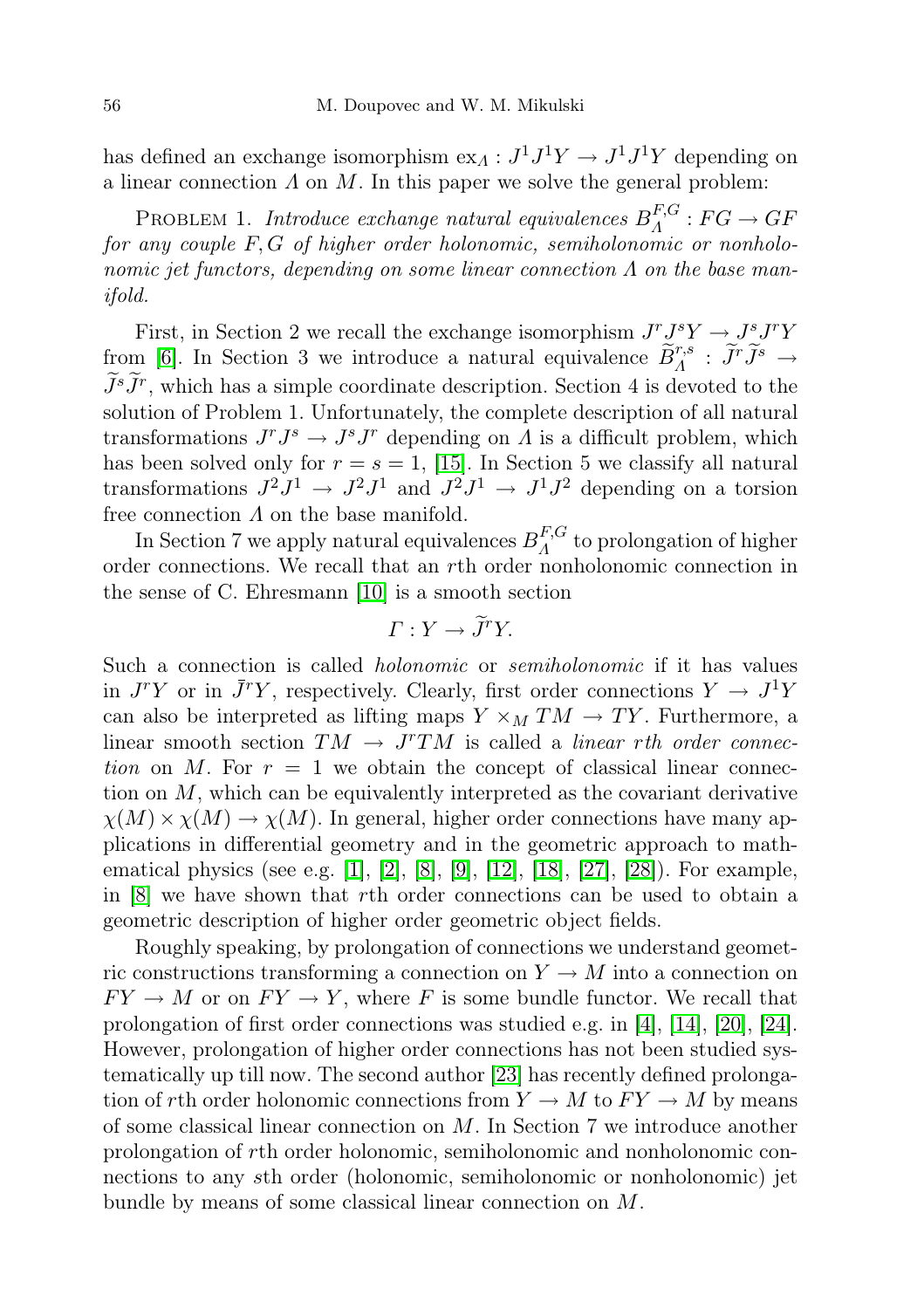**1. Preliminaries.** In what follows we denote by  $\mathcal{M}_{m}$  the category of m-dimensional manifolds and their local diffeomorphisms, by  $\mathcal{FM}$  the category of fibered manifolds and fiber respecting mappings, by  $\mathcal{FM}_m$  the subcategory of fibered manifolds with m-dimensional bases with fibered maps over local diffeomorphisms, and by  $\mathcal{F}\mathcal{M}_{m,n} \subset \mathcal{F}\mathcal{M}_m$  the subcategory with n-dimensional fibers and local fibered diffeomorphisms. All manifolds and maps are assumed to be infinitely differentiable.

Obviously,  $J^r : \mathcal{FM}_m \to \mathcal{FM}_m \subset \mathcal{FM}$  is a bundle functor transforming a fibered manifold  $Y \to M$  into its r-jet prolongation  $J^{r}Y \to M$ , and any  $\mathcal{F}\mathcal{M}_m$ -morphism  $\varphi: Y_1 \to Y_2$  covering  $\underline{\varphi}: M_1 \to M_2$  into  $J^r\varphi: J^rY_1 \to J^rY_2$ ,  $J^r\varphi(j_x^r\sigma)=j_{\underline{\varphi}(x)}^r(\varphi\circ\sigma\circ\underline{\varphi}^{-1})$ . Similarly,  $\bar{J}^r$  and  $\widetilde{J}^r$  are also bundle functors on  $\mathcal{FM}_m$ .

Denoting by  $(x^{i}, y^{p})$  the canonical coordinates on Y, the induced coordinates on  $J^1Y$  are  $y_i^p = \partial y^p / \partial x^i$ . The canonical coordinates on  $\widetilde{J}^rY$  can be introduced by the following induction. First, assume we have the coordinates  $(x^i, y_i^p)$  $\sum_{i_1...i_{r-1}}^{p}$ ) on  $\tilde{J}^{r-1}Y$ , where  $i_1, ..., i_{r-1} \in \{0, 1, ..., m\}$ . Then the induced coordinates on  $\widetilde{J}^r Y$  are

$$
x^{i}, \quad y_{i_{1}...i_{r-1}0}^{p} = y_{i_{1}...i_{r-1}}^{p}, \quad y_{i_{1}...i_{r-1}i}^{p} = \frac{\partial}{\partial x^{i}} y_{i_{1}...i_{r-1}}^{p}.
$$

Next, the semiholonomic prolongation  $\bar{J}^r Y$  can be characterized by the following condition:  $y_i^p$  $\sum_{i_1...i_r}^p = y_j^p$  $j_1^p,...j_r$  provided the sequences obtained from  $(i_1 \ldots i_r)$  and  $(j_1 \ldots j_r)$  by deleting all zeros and preserving the order of nonzero indices coincide. So the local coordinates on  $\bar{J}^r Y$  are  $(x^i, y_i^p)$  $\binom{p}{i_1...i_s},$  $s = 0, \ldots, r$ . Finally, the holonomic prolongation  $J^{r}Y$  is characterized by full symmetry in all subscripts.

Let  $G_1, G_2 : \mathcal{F}\mathcal{M}_m \to \mathcal{F}\mathcal{M}$  be bundle functors and Con be the bundle of classical linear connections on the base manifold. By  $\mathcal{FM}_m\text{-}natural\ trans$ formations  $A_{\Lambda}: G_1 \to G_2$  depending on  $\Lambda$  we understand  $\mathcal{FM}_m$ -natural operators  $A : Con \rightarrow (G_1, G_2)$  in the sense of [\[14\]](#page-20-1) transforming classical linear connections  $\Lambda \in Con(M)$  into the space  $C_M^{\infty}(G_1Y, G_2Y)$  of all  $\mathcal{F}M$ -morphisms  $G_1Y \to G_2Y$  covering the identity of M. According to [\[14\]](#page-20-1), such an operator  $A$  is a family of invariant regular operators (functions)  $A_Y: Con(M) \to C^\infty_M(G_1Y, G_2Y)$  for any  $\mathcal{FM}_m$ -object  $Y \to M$ . The invariance of A means that if  $\Lambda_1 \in Con(M_1)$  and  $\Lambda_2 \in Con(M_2)$  are related by a local diffeomorphism  $\varphi : M_1 \to M_2$  and  $\Phi : Y_1 \to Y_2$  is an  $\mathcal{F}\mathcal{M}_m$ -map covering  $\varphi$ , then  $G_2\Phi \circ A_{Y_1}(A_1) = A_{Y_2}(A_2) \circ G_1\Phi$ . The regularity means that A transforms smoothly parametrized families of classical linear connections into smoothly parametrized families. Quite analogously one can also define  $\mathcal{FM}_{m,n}$ -natural transformations. If we want to stress the fibered manifold, we write  $(A_A)_Y$  instead of  $A_A$ .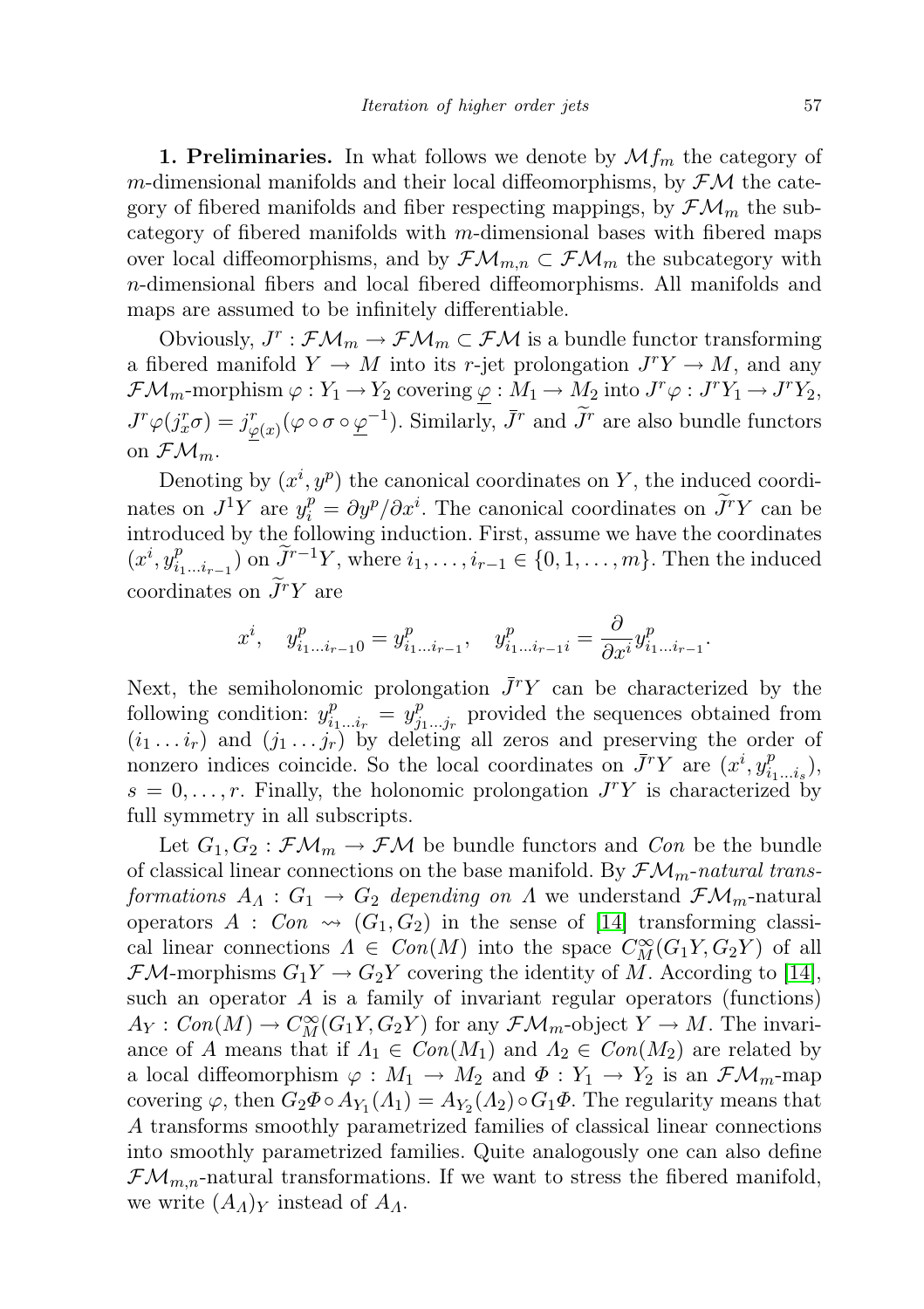2. Exchange natural equivalence of iterated holonomic jets. Write  $\mathbb{R}^{m,n}$  for the product fibered manifold  $\mathbb{R}^m \times \mathbb{R}^n \to \mathbb{R}^m$ . In what follows we identify sections of  $\mathbb{R}^{m,n}$  with maps  $\mathbb{R}^m \to \mathbb{R}^n$  and we use the notation

<span id="page-3-4"></span>(1) 
$$
j_0^r j^s (f(x, \underline{x})) = j_0^r (x \to j_x^s (\underline{x} \to f(x, \underline{x}))) \in J_0^r J^s (\mathbb{R}^{m,n}).
$$

LEMMA 1. For any  $\mathcal{FM}_m$ -map  $\Phi$  :  $\mathbb{R}^{m,n} \to \mathbb{R}^{m,k}$  with  $\Phi(x,y) =$  $(\varphi_1(x), \varphi_2(x, y))$  and  $\varphi_1(0) = 0$  we have

(2) 
$$
J^r J^s \Phi(j_0^r j^s f(x, \underline{x})) = j_0^r j^s (\varphi_2(\varphi_1^{-1}(\underline{x}), f(\varphi_1^{-1}(x), \varphi_1^{-1}(\underline{x}))))
$$

<span id="page-3-5"></span>Proof. Indeed,

$$
J^r J^s \Phi(j_0^r j^s f(x, \underline{x})) = J^r J^s \Phi(j_0^r (x \to j_x^s (\underline{x} \to f(x, \underline{x}))))
$$
  
\n
$$
= j_0^r (x \to J^s \Phi(j_{\varphi_1^{-1}(x)}^s (\underline{x} \to f(\varphi_1^{-1}(x), \underline{x}))))
$$
  
\n
$$
= j_0^r (x \to j_x^s (\underline{x} \to \varphi_2(\varphi_1^{-1}(\underline{x}), f(\varphi_1^{-1}(x), \varphi_1^{-1}(\underline{x}))))
$$
  
\n
$$
= j_0^r j^s (\varphi_2(\varphi_1^{-1}(\underline{x}), f(\varphi_1^{-1}(x), \varphi_1^{-1}(\underline{x})))) . \blacksquare
$$

<span id="page-3-3"></span>In [\[6\]](#page-19-3) we correctly defined a linear isomorphism

(3) 
$$
A_{m,n}^{r,s}: J_0^r J^s(\mathbb{R}^{m,n}) \to J_0^s J^r(\mathbb{R}^{m,n}),
$$

$$
A_{m,n}^{r,s}(j_0^r j^s(f(x,\underline{x}))) = j_0^s j^r(f(\underline{x}-x,\underline{x})),
$$

and we proved the following invariance condition:

<span id="page-3-0"></span>LEMMA 2. Let  $\Phi : \mathbb{R}^{m,n} \to \mathbb{R}^{m,k}$  be an  $\mathcal{FM}_m$ -map of the form  $\Phi(x, y) =$  $(\varphi_1(x), \varphi_2(x, y))$ , where  $\varphi_1 : \mathbb{R}^m \to \mathbb{R}^m$  is a linear isomorphism and  $\varphi_2$ :  $\mathbb{R}^{m,n} \to \mathbb{R}^k$ . Then for any  $v \in J_0^r J^s(\mathbb{R}^{m,n})$  we have

(4) 
$$
A^{r,s}_{m,k}(J^r J^s \Phi(v)) = J^s J^r \Phi(A^{r,s}_{m,n}(v)).
$$

Now let  $Y \to M$  be an  $\mathcal{F}\mathcal{M}_{m,n}$ -object,  $\Lambda$  be a classical linear connection on the base manifold M and  $v \in J_z^r J^s Y$ ,  $z \in M$ . Choose any fibered coordinate system  $\Psi = (\psi, \psi) : Y \to \mathbb{R}^{m,n}$  such that  $\psi : M \to \mathbb{R}^m$  is a normal coordinate system of  $\Lambda$  with center  $z, \psi(z) = 0$ . In [\[6\]](#page-19-3) we have defined an  $\mathcal{F}\mathcal{M}_m$ -natural equivalence depending on  $\Lambda$ ,

<span id="page-3-2"></span>(5) 
$$
(A_{A}^{r,s})_{Y}: J^{r}J^{s}Y \to J^{s}J^{r}Y, \quad (A_{A}^{r,s})_{Y}(v) := J^{s}J^{r}\Psi^{-1}(A_{m,n}^{r,s}(J^{r}J^{s}\Psi(v))).
$$

Using Lemma [2](#page-3-0) we show easily that the definition of  $A^{r,s}_{\Lambda}$  $\Lambda^{r,s}_{\Lambda}$  does not depend on the choice of  $\Psi$  with the above property. So  $A^{r,s}_{\Lambda}$  $\Lambda^{r,s}$  is defined correctly and globally.

Denote by  $(x^{i}, y^{p} = y_{00}^{p}, y_{i}^{p} = y_{i0}^{p})$  $j_0^p, Y_i^p = y_0^p$  $\partial_{0i}^p, y_{ij}^p = \partial y_i^p / \partial x^j$  the canonical coordinates on  $J^1J^1Y$  and let  $\Lambda_{ij}^k$  be the coordinates of  $\Lambda$ . By [\[6\]](#page-19-3), the coordinate expression of  $A^{1,1}_{\Lambda}$  $\frac{1}{4}$  is

<span id="page-3-1"></span>(6) 
$$
\overline{y}_i^p = Y_i^p
$$
,  $\overline{Y}_i^p = y_i^p$ ,  $\overline{y}_{ij}^p = y_{ji}^p + (y_k^p - Y_k^p)A_{ji}^k + \frac{1}{2}(y_k^p - Y_k^p)(A_{ij}^k - A_{ji}^k)$ .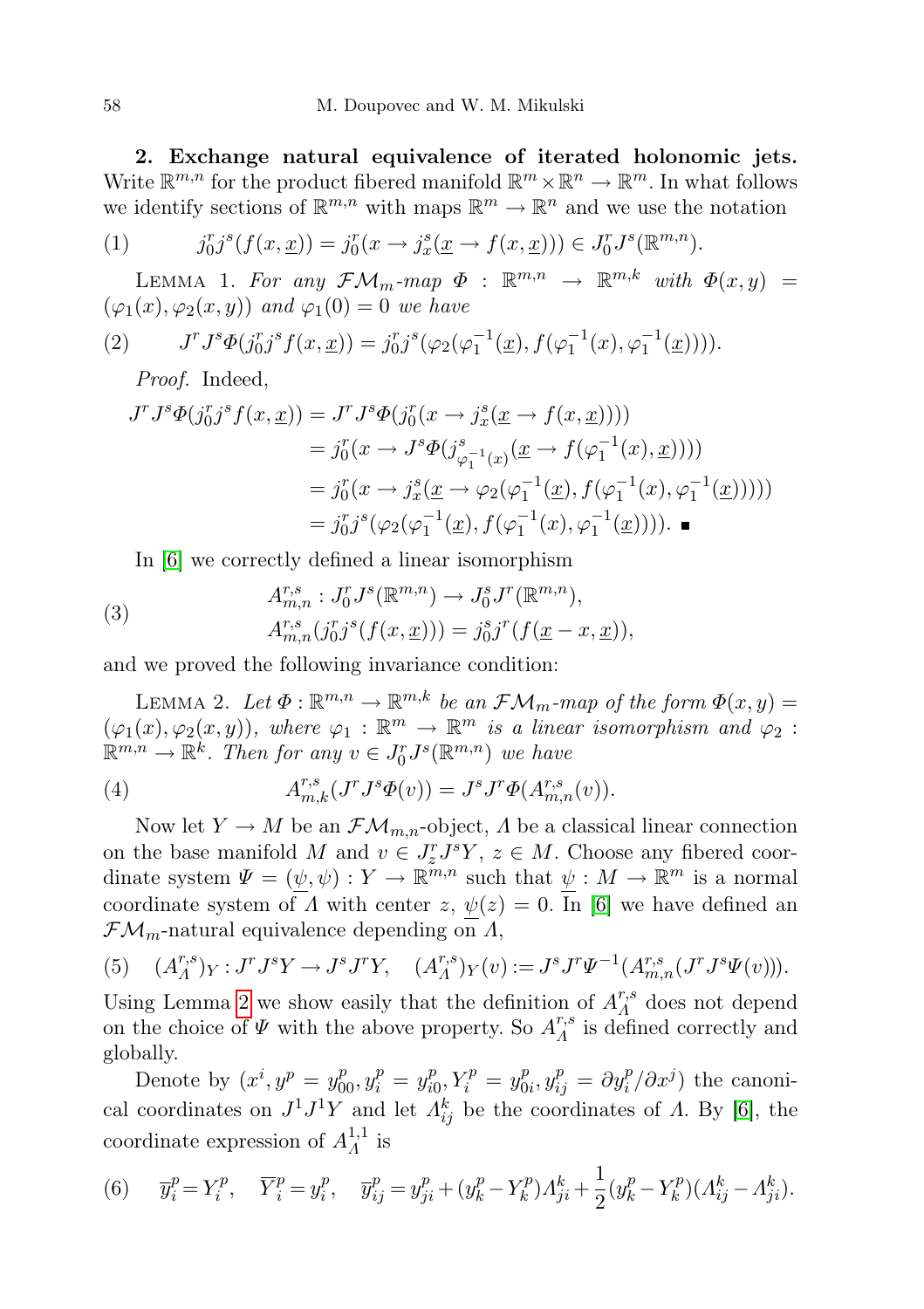3. Exchange natural equivalences of iterated nonholonomic jets. Starting from  $A^{1,1}_{\Lambda}$ <sup>1,1</sup>, we can introduce an  $\mathcal{FM}_m$ -natural equivalence depending on  $\Lambda$ ,

(7) 
$$
\widetilde{A}^{r,s}_A : \widetilde{J}^r \widetilde{J}^s \to \widetilde{J}^s \widetilde{J}^r,
$$

as follows. First, we have  $(\widetilde{A}^{1,1}_A)_{Y} := (A^{1,1}_A)_{Y}$  $({}^{1,1}_{A})_Y : \tilde{J}^1 \tilde{J}^1 Y \to \tilde{J}^1 \tilde{J}^1 Y$ . Then we can define  $(\tilde{A}_{A}^{r,1})_Y : \tilde{J}^r \tilde{J}^1 Y \to \tilde{J}^1 \tilde{J}^r Y$  by

<span id="page-4-0"></span>
$$
(\widetilde{A}_{\Lambda}^{r,1})_Y := (\widetilde{A}_{\Lambda}^{1,1})_{\widetilde{J}^{r-1}Y} \circ J^1(\widetilde{A}_{\Lambda}^{r-1,1})_Y,
$$

where  $(\tilde{A}_{A}^{r-1,1})_Y : \tilde{J}^{r-1}\tilde{J}^1Y \to \tilde{J}^1\tilde{J}^{r-1}Y$ . Finally, we define the map [\(7\)](#page-4-0) by  $(\widetilde{A}_{A}^{r,s})_Y := J^1(\widetilde{A}_{A}^{r,s-1})_Y \circ (\widetilde{A}_{A}^{r,1})_{\widetilde{J}^{s-1}Y}.$ 

Roughly speaking,  $\widetilde{A}^{r,s}_{\Lambda}$  is defined by recursion from  $A^{1,1}_{\Lambda}$  $\Lambda^{1,1}$ . Then the coordinate form of  $\widetilde{A}^{r,s}_{A}$  for any r, s can be computed directly from [\(6\)](#page-3-1) by differentiation.

In general,  $(A^{r,s}_A)$  $\widetilde{A}_{A}^{r,s}$ )  $_{Y}$  is not the restriction of  $(\widetilde{A}_{A}^{r,s})_{Y}$  to  $J^{r}J^{s}Y$ . Indeed, we have

LEMMA 3. For some  $\Lambda \in Con(M)$  and some  $\mathcal{FM}_m$ -object  $Y \to M$ , the isomorphism  $(\widetilde{A}_{A}^{2,1})_Y : \widetilde{J}^2 \widetilde{J}^1 Y \to \widetilde{J}^1 \widetilde{J}^2 Y$  does not send  $J^2 J^1 Y$  into  $J^1 J^2 Y$ .

Proof. For the sake of simplicity we use the following notation of standard coordinates. First, on  $\widetilde{J}^1 \mathbb{R}^{m,n} = \mathbb{R}^{m,n_1}$  we have the coordinates  $(x^i, y^p)$  $y_0^p$  $\tilde{p}_0, y_i^p = \partial y^p / \partial x^i$  and on  $\tilde{J}^1 \tilde{J}^1 \mathbb{R}^{m,n} = \mathbb{R}^{m,n_2}$  we have the induced coordinates  $(x^{i}, y^{p} = y_{00}^{p}, y_{i}^{p} = y_{i0}^{p})$  $j_0^p, Y_j^p = y_0^p$  $\left( \begin{array}{c} p \\ 0_j, y_{ij}^p \end{array} \right)$ . Then the local coordinates on  $\widetilde{J}^1(\widetilde{J}^1\widetilde{J}^1)\mathbb{R}^{m,n} = (\widetilde{J}^1\widetilde{J}^1)\widetilde{J}^1\mathbb{R}^{m,n} = \widetilde{J}^3\mathbb{R}^{m,n} = \mathbb{R}^{m,n_3}$  are

$$
(x^{i}, y^{p} = y^{p}_{000}, y^{p}_{i} = y^{p}_{i00}, Y^{p}_{j} = y^{p}_{0j0}, y^{p}_{ij} = y^{p}_{ij0}, y^{p}_{00k}, y^{p}_{i0k}, y^{p}_{0jk}, y^{p}_{ijk}).
$$

Obviously,

(8) 
$$
y_{ijk}^p(\sigma) = y_{jik}^p(\sigma) \quad \text{for } \sigma \in J^1 J^2 \mathbb{R}^{m,n}.
$$

Now let  ${}^t\!A, t \in \mathbb{R}$ , be a family of connections on  $\mathbb{R}^m$  such that

<span id="page-4-1"></span> ${}^t\! \Lambda^1_{12} = {}^t\! \Lambda^1_{21} = tx^3$  and other  ${}^t\! \Lambda^p_{rs}$  are zero.

Then  $t\Lambda$  is torsion free, so that [\(6\)](#page-3-1) yields the following coordinate form of  $\tilde{A}_{tA}^{1,1}$ :

(9) 
$$
\overline{y}_i^p = Y_i^p, \quad \overline{Y}_i^p = y_i^p, \quad \overline{y}_{ij}^p = y_{ji}^p + (y_k^p - Y_k^p)^t A_{ji}^k.
$$

Choose a section  $\eta : \mathbb{R}^m \to \tilde{J}^1 \tilde{J}^1 \mathbb{R}^{m,1}$  such that

<span id="page-4-2"></span>(10) 
$$
y_1^1(\eta(0)) - Y_1^1(\eta(0)) \neq 0
$$
 and  $j_0^1 \eta \in J^2 J^1 \mathbb{R}^{m,1}$ .

By  $(9)$ , we have

(11) 
$$
y_{ij}^1(\tilde{A}_{t\Lambda}^{1,1}(\eta(x))) = y_{ji}^1(\eta(x)) + (y_1^1(\eta(x)) - Y_1^1(\eta(x)))^t A_{ji}^1(x),
$$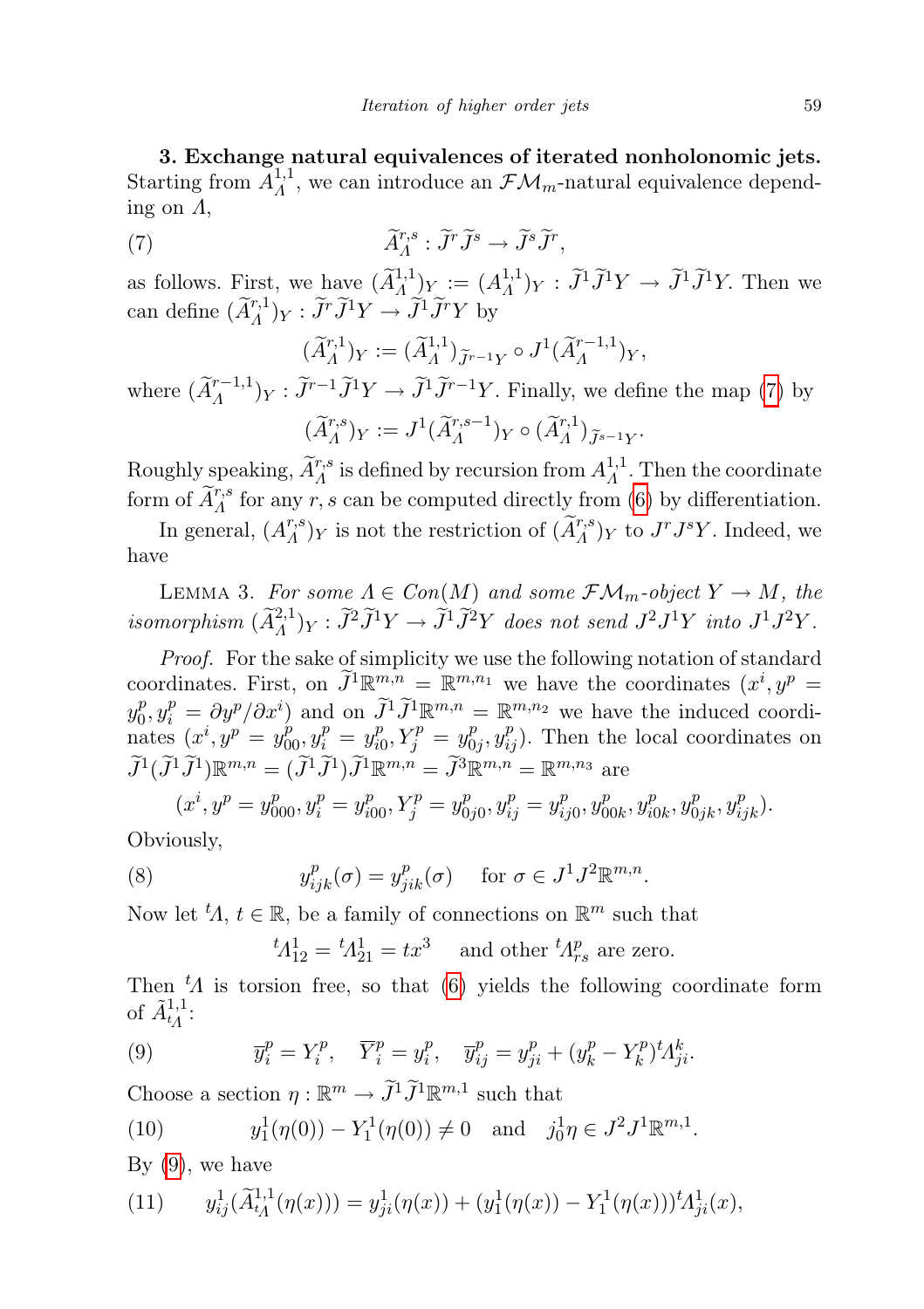which yields (because  ${}^{t}\!A_{ji}^1(0) = 0$ )

$$
y_{ijk}^1((J^1\widetilde{A}_{t\Lambda}^{1,1})(j_0^1\eta)) = y_{ijk}^1(j_0^1(\widetilde{A}_{\Lambda}^{1,1}\circ\eta)) = \frac{\partial}{\partial x^k_0}(y_{ij}^1(\widetilde{A}_{t\Lambda}^{1,1}(\eta(x))))
$$
  
\n
$$
= \frac{\partial}{\partial x^k_0}(y_{ji}^1(\eta(x))) + \frac{\partial}{\partial x^k_0}(\ldots)^t A_{ji}^1(0) + (y_1^1(\eta(0)) - Y_1^1(\eta(0)))^t A_{ji,k}^1(0)
$$
  
\n
$$
= y_{jik}^1(j_0^1\eta) + (y_1^1(\eta(0)) - Y_1^1(\eta(0)))^t A_{ji,k}^1(0).
$$

From  ${}^t\!A_{rs}^p(0) = 0$  and [\(9\)](#page-4-1) it follows that

$$
y_{ijk}^1(\widetilde{A}_{t_1}^{1,1}(\sigma)) = (y_i^1)_{jk}(\widetilde{A}_{t_1}^{1,1}(\sigma)) = (y_i^1)_{kj}(\sigma) = y_{ikj}^1(\sigma)
$$

for any  $\sigma \in ((\tilde{J}^1 \tilde{J}^1) \tilde{J}^1 \mathbb{R}^{m,1})_0 = (\tilde{J}^3 \mathbb{R}^{m,1})_0$ . This implies

$$
y_{ijk}^1(\widetilde{A}_{tA}^{2,1}(j_0^1\eta)) = y_{ijk}^1(\widetilde{A}_{tA}^{1,1}((J^1\widetilde{A}_{tA}^{1,1})(j_0^1\eta))) = y_{ikj}^1((J^1\widetilde{A}_{tA}^{1,1})(j_0^1\eta))
$$
  
=  $y_{kij}^1(j_0^1\eta) + (y_1^1(\eta(0)) - Y_1^1(\eta(0)))^tA_{ki;j}^1(0).$ 

From  ${}^t\! \Lambda^1_{12;3}(0) = t$  and the first condition of [\(10\)](#page-4-2) it follows that  $y_{231}^1(\tilde{A}_{t_1}^{2,1}(j_0^1\eta))$ depends on t in an essential way. On the other hand,  $y_{321}^1(\tilde{A}_{t_1}^{2,1}(j_0^1\eta))$  does not depend on t (as  ${}^t\Lambda^1_{13;2}(0) = 0$ ). By (8),  $\widetilde{A}^{2,1}_{t_1}(j_0^1\eta) \notin (J^1J^2\mathbb{R}^{m,1})_0$  for some t.

Now we define another  $\mathcal{F}\mathcal{M}_m$ -natural equivalence  $\widetilde{B}^{r,s}_A : \widetilde{J}^r \widetilde{J}^s \to \widetilde{J}^s \widetilde{J}^r$ depending on A, which is an extension of  $A_A^{r,s}$ <sup>r,s</sup>. Let  $\Lambda^0$  be the canonical flat connection on  $\mathbb{R}^m$  and consider natural equivalences [\(5\)](#page-3-2) and [\(7\)](#page-4-0) depending on  $\Lambda^{0}$ . We first prove

<span id="page-5-1"></span>LEMMA 4. The natural isomorphism  $(\widetilde{A}_{A^0}^{r,s})_{\mathbb{R}^{m,n}} : \widetilde{J}^r \widetilde{J}^s \mathbb{R}^{m,n} \to \widetilde{J}^s \widetilde{J}^r \mathbb{R}^{m,n}$ sends  $(J^r J^{s} \mathbb{R}^{m,n})_0$  into  $(J^s J^r \mathbb{R}^{m,n})_0$ . Moreover, the restriction of  $\tilde{A}_{A^0}^{r,s}$  to  $(J^r J^{s} \mathbb{R}^{m,n})_0$  coincides with the restriction of  $A^{r,s}_{\Lambda^0}$  $_{A^0}^{r,s}$  to  $(J^rJ^s\mathbb{R}^{m,n})_0$ .

*Proof.* We proceed by induction with respect to  $(r, s)$ . By the definition of  $\tilde{A}^{r,s}_{\Lambda}$ , the assertion is true for  $(r, s) = (1, 1)$ . We first compute  $(A_{A^0}^{r,s})_{\mathbb{R}^{m,n}}(j_{x_0}^r j^s f(x,\underline{x})), x_0 \in \mathbb{R}^m$ . Clearly, the translation  $\tau_{-x_0}: \mathbb{R}^m \to \mathbb{R}^m$ by  $-x_0$  is a normal coordinate system of  $\Lambda^0$  with center  $x_0$ . By [\(5\)](#page-3-2) we have

<span id="page-5-0"></span>
$$
(12) \t A_{A^0}^{r,s}(j_{x_0}^r j^s f(x, \underline{x}))
$$
  
\t=  $J^s J^r(\tau_{x_0} \times \mathrm{id}_{\mathbb{R}^n})(A_{m,n}^{r,s}(J^r J^s (\tau_{-x_0} \times \mathrm{id}_{\mathbb{R}^n})(j_{x_0}^r j^s f(x, \underline{x}))))$   
\t=  $J^s J^r(\tau_{x_0} \times \mathrm{id}_{\mathbb{R}^n})(A_{m,n}^{r,s}(j_0^r j^s (f(x + x_0, \underline{x} + x_0))))$   
\t=  $J^s J^r(\tau_{x_0} \times \mathrm{id}_{\mathbb{R}^n})(j_0^s j^r f(\underline{x} - x + x_0, \underline{x} + x_0))$   
\t=  $j_{x_0}^s j^r f((\underline{x} - x_0) - (x - x_0) + x_0, (\underline{x} - x_0) + x_0) = j_{x_0}^s j^r f(\underline{x} - x + x_0, \underline{x}).$ 

Now we prove the assertion for  $(r, 1)$  from  $(r-1, 1)$ . Using [\(12\)](#page-5-0) for  $(r-1, 1)$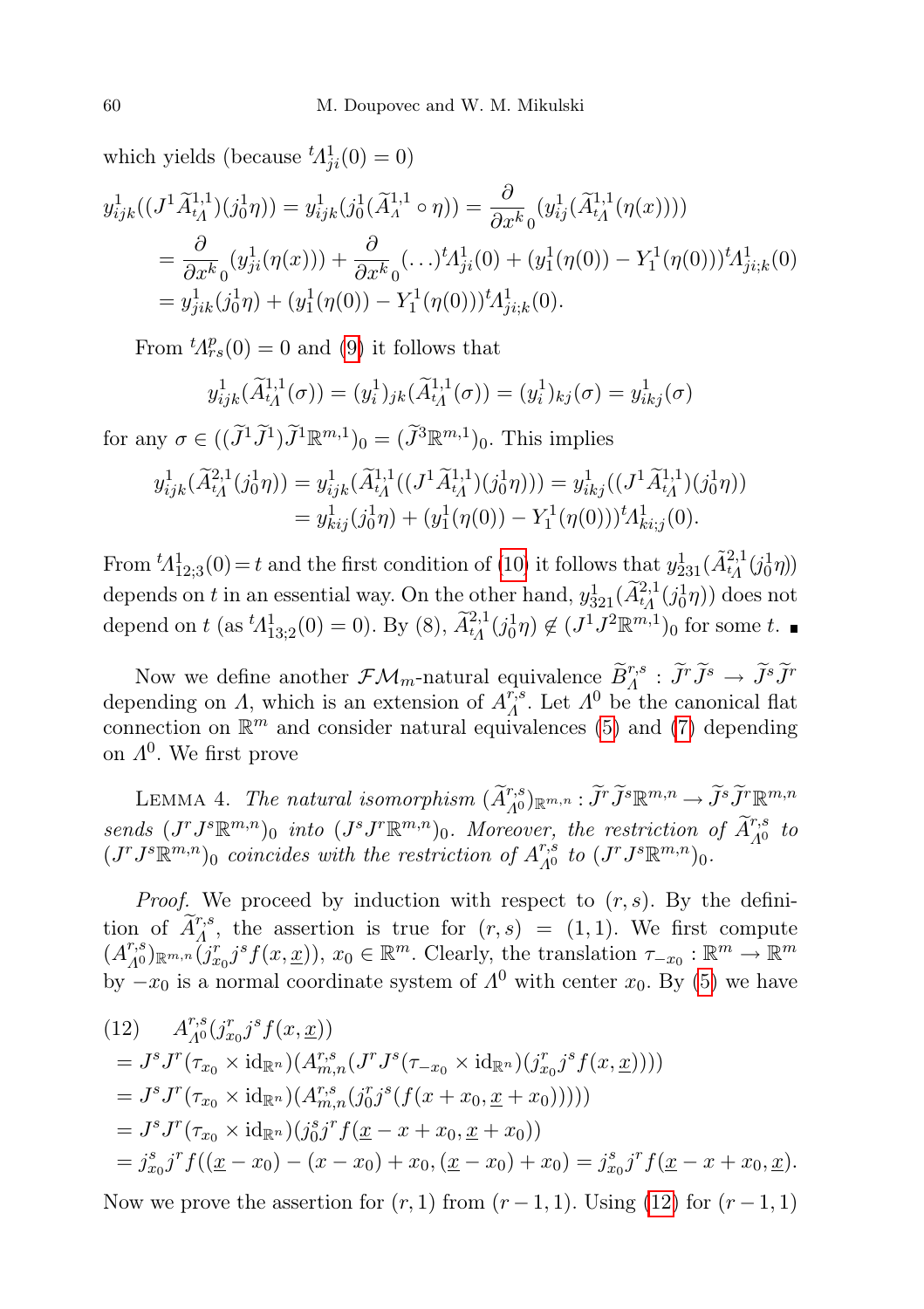and the inductive assumption we obtain

$$
\widetilde{A}_{A^0}^{r,1}(j_0^r j^1 f(x, \underline{x})) = \widetilde{A}_{A^0}^{1,1}(J^1(\widetilde{A}_{A^0}^{r-1,1})(j_0^1(x_0 \rightarrow j_{x_0}^{r-1}(x \rightarrow j_x^1(\underline{x} \rightarrow f(x, \underline{x}))))))
$$
\n
$$
= A_{A^0}^{1,1}(J^1(A_{A^0}^{r-1,1})(j_0^1(x_0 \rightarrow j_{x_0}^{r-1}(x \rightarrow j_x^1(\underline{x} \rightarrow f(x, \underline{x}))))))
$$
\n
$$
= A_{A^0}^{1,1}(j_0^1(x_0 \rightarrow A_{A^0}^{r-1,1}(j_{x_0}^{r-1}(x \rightarrow j_x^1(\underline{x} \rightarrow f(x, \underline{x}))))))
$$
\n
$$
= A_{A^0}^{1,1}(j_0^1(x_0 \rightarrow j_{x_0}^1(x \rightarrow j_x^{r-1}(\underline{x} \rightarrow f(\underline{x} - x + x_0, \underline{x}))))))
$$
\n
$$
= j_0^1(x_0 \rightarrow j_{x_0}^1(x \rightarrow j_x^{r-1}(\underline{x} \rightarrow f(\underline{x} - x + (x - x_0), \underline{x}))))
$$
\n
$$
= j_0^1(x_0 \rightarrow j_{x_0}^1(x \rightarrow j_x^{r-1}(\underline{x} \rightarrow f(\underline{x} - x_0, \underline{x}))))
$$
\n
$$
= j_0^1(x_0 \rightarrow j_{x_0}^r(x \rightarrow f(x - x_0, x))) = j_0^1(x \rightarrow j_x^r(\underline{x} \rightarrow f(\underline{x} - x, \underline{x})))
$$
\n
$$
= j_0^1 j^r f(\underline{x} - x, \underline{x}) = A_{A^0}^{r,1}(j_0^r j^1 f(x, \underline{x})).
$$

Finally we prove the assertion for  $(r, s)$  from  $(r, s - 1)$ . Applying [\(12\)](#page-5-0), the above equality and the inductive assumption we obtain

$$
\begin{split}\n\widetilde{A}_{A^0}^{r,s}(j_0^r j^s f(x,\underline{x})) &= J^1(\widetilde{A}_{A^0}^{r,s-1})(\widetilde{A}_{A^0}^{r,1}(j_0^r(x \to j_x^1(x_0 \to j_{x_0}^{s-1}(\underline{x} \to f(x,\underline{x})))))) \\
&= J^1(A_{A^0}^{r,s-1})(A_{A^0}^{r,1}(j_0^r(x \to j_x^1(x_0 \to j_{x_0}^{s-1}(\underline{x} \to f(x,\underline{x})))))) \\
&= J^1(A_{A^0}^{r,s-1})(j_0^1(x \to j_x^r(x_0 \to j_{x_0}^{s-1}(\underline{x} \to f(x_0 - x,\underline{x})))))) \\
&= j_0^1(x \to A_{A^0}^{r,s-1}(j_x^r(x_0 \to j_{x_0}^{s-1}(\underline{x} \to f(x_0 - x,\underline{x})))))) \\
&= j_0^1(x \to j_x^{s-1}(x_0 \to j_{x_0}^r(\underline{x} \to f(\underline{x} - x_0 - x + x,\underline{x})))) \\
&= j_0^s(x \to j_x^r(\underline{x} \to f(\underline{x} - x,\underline{x}))) = j_0^s j^r f(\underline{x} - x,\underline{x}) = A_{A^0}^{r,s}(j_0^r j^s f(x,\underline{x})).\n\end{split}
$$

<span id="page-6-1"></span>LEMMA 5. Let  $(x^i, y^p)$  be the usual fibered coordinate system on  $\mathbb{R}^{m,n}$ and  $\Lambda_0$  be the canonical flat linear connection on  $\mathbb{R}^m$ . Then  $(\widetilde{A}_{\Lambda_0}^{r,s})_{\mathbb{R}^{m,n}}$ :  $\widetilde{J}^r \widetilde{J}^s \mathbb{R}^{m,n} \rightarrow \widetilde{J}^s \widetilde{J}^r \mathbb{R}^{m,n}$  treated as  $(\widetilde{A}_{A_0}^{r,s})_{\mathbb{R}^{m,n}} : \widetilde{J}^{r+s} \mathbb{R}^{m,n} \rightarrow \widetilde{J}^{r+s} \mathbb{R}^{m,n}$  has the coordinate form

<span id="page-6-0"></span>(13) 
$$
x^{i} \circ (\widetilde{A}_{A_{0}}^{r,s})_{\mathbb{R}^{m,n}} = x^{i}, \quad y^{p}_{j_{1},...,j_{r},i_{1},...,i_{s}} \circ (\widetilde{A}_{A_{0}}^{r,s})_{\mathbb{R}^{m,n}} = y^{p}_{i_{1},...,i_{s},j_{1},...,j_{r}}
$$
  
for all  $i = 1,...,m, p = 1,...,n$  and  $i_{1},...,i_{s},j_{1},...,j_{r} = 0,1,...,m$ .

*Proof.* We proceed by induction with respect to  $(r, s)$ . The case  $(r, s)$  =  $(1, 1)$  follows from [\(6\)](#page-3-1) and from the fact  $(A_0)_{ij}^k = 0$ . Assume that [\(13\)](#page-6-0) is true for  $(r-1, 1)$  and we prove it for  $(r, 1)$ . Using the relevant definitions and the inductive assumption we have

$$
y_{j_1,\dots,j_r,i_1}^p \circ (\tilde{A}_{\Lambda_0}^{r,1})_{\mathbb{R}^{m,n}} = y_{j_1,\dots,j_r,i_1}^p \circ (\tilde{A}_{\Lambda_0}^{1,1})_{\tilde{J}^{r-1}\mathbb{R}^{m,n}} \circ J^1(\tilde{A}_{\Lambda_0}^{r-1,1})_{\mathbb{R}^{m,n}}
$$
  
=  $y_{j_1,\dots,j_{r-1},i_1,j_r}^p \circ (J^1\tilde{A}_{\Lambda_0}^{r-1,1})_{\mathbb{R}^{m,n}} = y_{i_1,j_1,\dots,j_r}^p.$ 

Assume now that [\(13\)](#page-6-0) is true for  $(r, s - 1)$  and we prove it for  $(r, s)$ . We can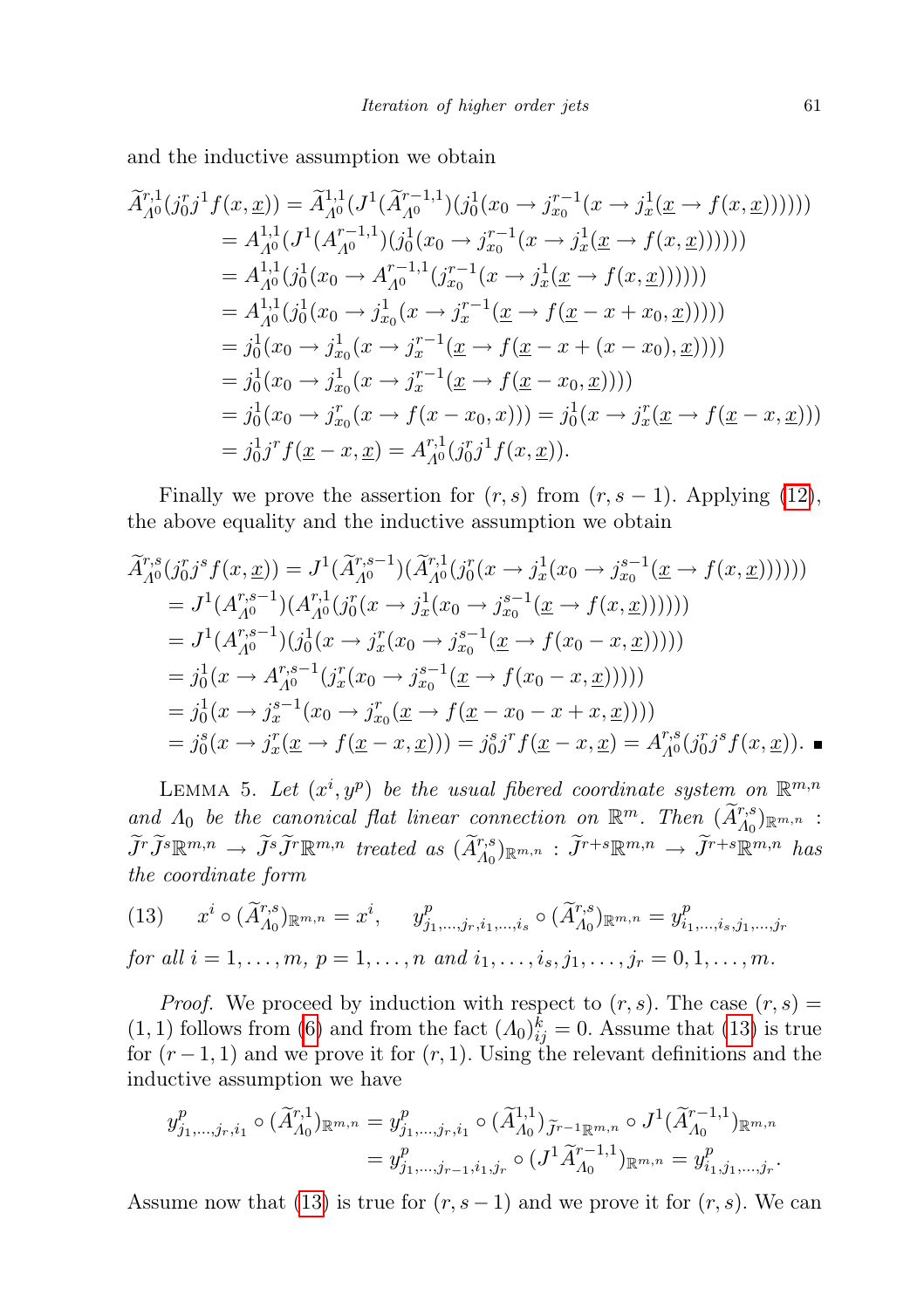write

$$
y_{j_1,\dots,j_r,i_1,\dots,i_s}^p \circ (\widetilde{A}_{A_0}^{r,s})_{\mathbb{R}^{m,n}} = y_{j_1,\dots,j_r,i_1,\dots,i_s}^p \circ J^1(\widetilde{A}_{A_0}^{r,s-1})_{\mathbb{R}^{m,n}} \circ (\widetilde{A}_{A_0}^{r,1})_{\widetilde{J}^{s-1}\mathbb{R}^{m,n}} = y_{i_1,\dots,i_{s-1},j_1,\dots,j_r,i_s}^p \circ (\widetilde{A}_{A_0}^{r,1})_{\widetilde{J}^{s-1}\mathbb{R}^{m,n}} = y_{i_1,\dots,i_s,j_1,\dots,j_r}^p.
$$

Write

$$
\widetilde{B}_{m,n}^{r,s}: (\widetilde{J}^r \widetilde{J}^s \mathbb{R}^{m,n})_0 \to (\widetilde{J}^s \widetilde{J}^r \mathbb{R}^{m,n})_0
$$

for the restriction of  $(\widetilde{A}_{A^0}^{r,s})_{\mathbb{R}^{m,n}}$  to the fiber over  $0 \in \mathbb{R}^m$ . Quite analogously to the linear isomorphism [\(3\)](#page-3-3), the map  $\widetilde{B}_{m,n}^{r,s}$  satisfies the invariance condition:

<span id="page-7-0"></span>LEMMA 6. Let  $\Phi : \mathbb{R}^{m,n} \to \mathbb{R}^{m,k}$  be as in Lemma [2](#page-3-0). Then for any  $v \in$  $(\widetilde{J}^r \widetilde{J}^s \mathbb{R}^{m,n})_0$  we have

(14) 
$$
\widetilde{B}^{r,s}_{m,k}(\widetilde{J}^r\widetilde{J}^s\Phi(v)) = \widetilde{J}^s\widetilde{J}^r\Phi(\widetilde{B}^{r,s}_{m,n}(v)).
$$

*Proof.* Clearly,  $\varphi_1$  preserves  $\Lambda^0$ . Then our assertion follows immediately from the invariance of  $\widetilde{A}_{A^0}^{r,s}$  with respect to  $\Phi$ .

Let  $\Psi = (\psi, \psi) : Y \to \mathbb{R}^{m,n}$  be any fibered coordinate system such that  $\psi: M \to \mathbb{R}^m$  is a normal coordinate system of  $\Lambda$  with center  $z, \psi(z) = 0$ .

DEFINITION 1. Let  $Y \to M$  be an  $\mathcal{FM}_{m,n}$ -object and let  $\Lambda$  be a classical linear connection on M. We define an  $\mathcal{F}\mathcal{M}_m$ -natural equivalence depending on Λ,

(15) 
$$
(\widetilde{B}_{\Lambda}^{r,s})_Y : \widetilde{J}^r \widetilde{J}^s Y \to \widetilde{J}^s \widetilde{J}^r Y, \quad (\widetilde{B}_{\Lambda}^{r,s})_Y(v) := \widetilde{J}^s \widetilde{J}^r \Psi^{-1} (\widetilde{B}_{m,n}^{r,s} (\widetilde{J}^r \widetilde{J}^s \Psi(v))),
$$
  
 $v \in \widetilde{J}_z^r \widetilde{J}^s Y, z \in M.$ 

From Lemma [6](#page-7-0) it follows that this definition does not depend on the choice of a fibered coordinate system  $\Psi$  with the above property. Using Lemma [4](#page-5-1) we obtain directly

PROPOSITION 1.  $\widetilde{B}_{\Lambda}^{r,s}$ :  $\widetilde{J}^r \widetilde{J}^s \to \widetilde{J}^s \widetilde{J}^r$  sends  $J^r J^s Y$  into  $J^s J^r Y$  and the restriction of  $\widetilde{B}_{\Lambda}^{r,s}$  to  $J^rJ^sY$  is equal to  $A_{\Lambda}^{r,s}$  $\frac{r,s}{A}$  .

Moreover, we have the following coordinate description of  $\widetilde{B}_{\varLambda}^{r,s}$ :

<span id="page-7-1"></span>PROPOSITION 2. Let  $(x^i, y^p)$  be the usual fibered coordinate system on  $\mathbb{R}^{m,n}$  and let  $\Lambda$  be a linear connection on  $\mathbb{R}^m$  such that  $(x^i)$  is a normal coordinate system of  $\Lambda$  with center 0. Then for all  $v \in (\tilde{J}^{r+s} \mathbb{R}^{m,n})_0$  we have

$$
y_{j_1,...,j_r,i_1,...,i_s}^p \circ (\widetilde{B}_{A}^{r,s})_{\mathbb{R}^{m,n}}(v) = y_{i_1,...,i_s,j_1,...,j_r}^p(v).
$$

*Proof.* This follows from Lemma [5](#page-6-1) and from the definition of  $\widetilde{B}_{\Lambda}^{r,s}$ .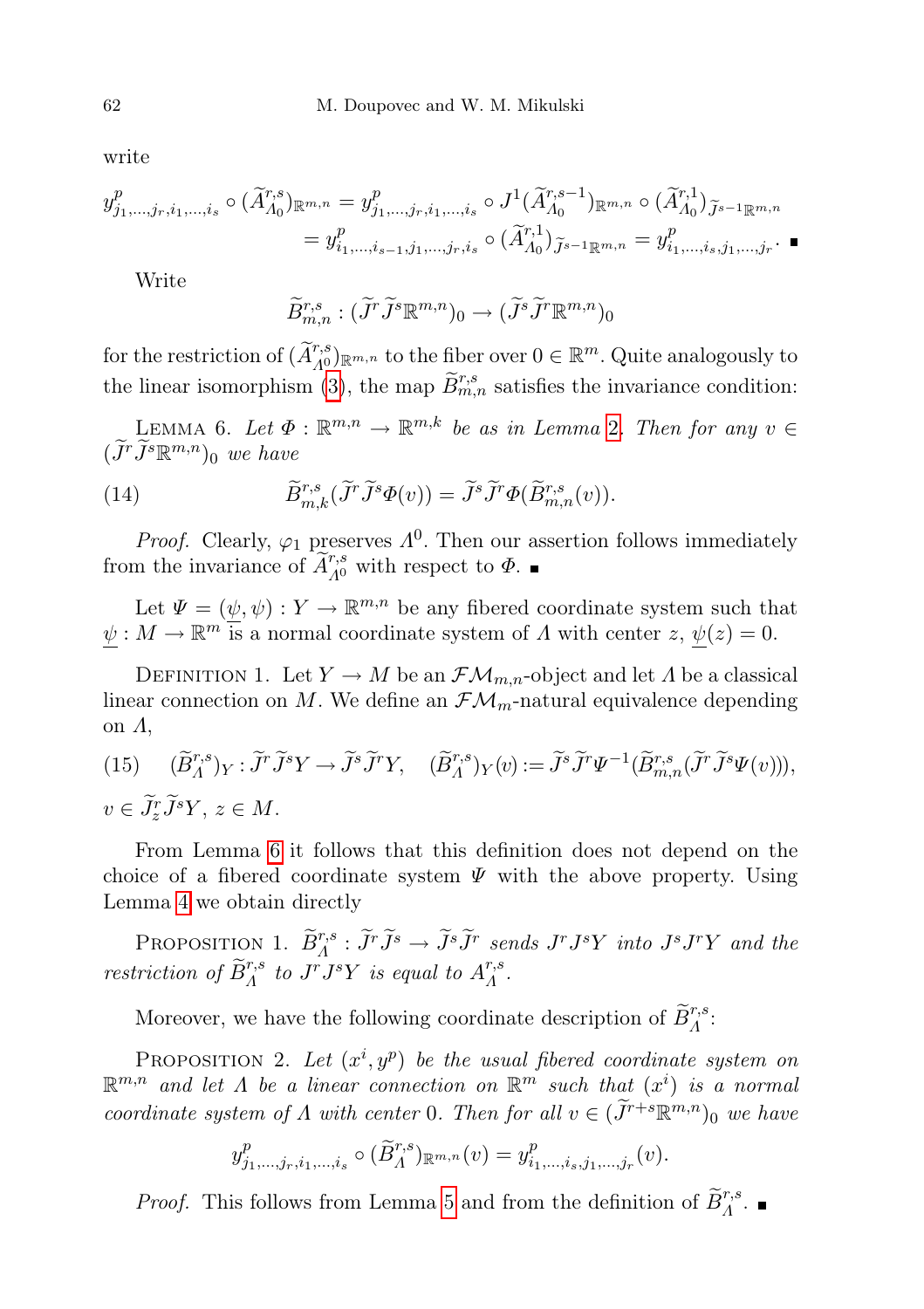## 4. Solution of Problem 1

<span id="page-8-0"></span>PROPOSITION 3. Let F be either  $J^r$  or  $\tilde{J}^r$  or  $\tilde{J}^r$ , and G be either  $J^s$  or  $\bar{J}^s$  or  $\widetilde{J}^s$ . Then  $\widetilde{B}^{r,s}_\Lambda : \widetilde{J}^r \widetilde{J}^s \to \widetilde{J}^s \widetilde{J}^r$  sends FGY into GFY.

*Proof.* Because of the invariance of  $\widetilde{B}_{A}^{r,s}$  it suffices to show that  $(\widetilde{B}_{A}^{r,s})_{\mathbb{R}^{m,n}}$ sends  $(FG\mathbb{R}^{m,n})_0$  into  $(GF\mathbb{R}^{m,n})_0$  for any linear connection  $\Lambda$  on  $\mathbb{R}^m$  such that the usual coordinate system on  $\mathbb{R}^m$  is a normal one for  $\Lambda$  with center  $0 \in \mathbb{R}^m$ . This follows immediately from Proposition [2](#page-7-1) and from the coordinate characterization of holonomic and semiholonomic prolongation.

DEFINITION 2. Let F be either  $J^r$  or  $\overline{J}^r$  or  $\overline{J}^r$ , and G be either  $J^s$  or  $\overline{J}^s$ or  $J^s$ . The restriction from Proposition [3](#page-8-0) defines  $\mathcal{FM}_m$ -natural equivalences depending on Λ,

<span id="page-8-1"></span>(16) 
$$
B_A^{F,G}:FG\to GF.
$$

In particular,  $B_A^{J^r, J^s} = A_A^{r,s}$  $L_A^{r,s}$  and  $B_A^{\widetilde{J}^r,\widetilde{J}^s} = \widetilde{B}_A^{r,s}.$ 

PROPOSITION 4. We have  $\widetilde{B}_{A}^{s,r} \circ \widetilde{B}_{A}^{r,s} = id$ . In particular,  $B_{A}^{G,F}$  $B_A^{G,F} \circ B_A^{F,G}$ Λ  $=$  id.

Proof. This is an immediate consequence of Proposition [2](#page-7-1) and the definition of  $\widetilde{B}_{\Lambda}^{r,s}$ .

An important feature of the canonical involution  $TTN \rightarrow TTN$  of the iterated tangent bundle is that this map interchanges the two projections of  $TTN$  into TN. This concept can be generalized as follows.

DEFINITION 3. Let F and G be two bundle functors on  $\mathcal{FM}_m$  and denote by  $p_Y^F: FY \to Y$ ,  $p_Y^G: GY \to Y$  the bundle projections. An  $\mathcal{FM}_m$ -natural equivalence  $A_A : FG \to GF$  depending on  $\Lambda$  is called an *involution* if

(17) 
$$
p_{FY}^G \circ (A_A)_Y = F(p_Y^G).
$$

This means that  $(A_A)_Y$  interchanges the projections  $F(p_Y^G)$ : FGY  $\rightarrow FY$  and  $p_{FY}^G : GFY \rightarrow FY$ . One verifies easily

<span id="page-8-2"></span>PROPOSITION 5.  $B_A^{F,G}$  $A^{F,G}_A : FG \to GF$  is an involution. In particular,  $A^{r,s}_A$  $\frac{r,s}{\varLambda}$  :  $J^rJ^s \to J^sJ^r$  and  $\widetilde{B}^{r,s}_\Lambda : \widetilde{J}^r\widetilde{J}^s \to \widetilde{J}^s\widetilde{J}^r$  are involutions.

REMARK 1. It is well known that for every pair  $F, G$  of product preserving functors on the category  $\mathcal{M}f$  there is an exchange natural equivalence  $FG \rightarrow GF$ , [\[14\]](#page-20-1). In particular, denoting by  $T_m^r N = J_0^r(\mathbb{R}^m, N)$  the bundle of m-dimensional velocities of order  $r$ , we have a natural equivalence  $\kappa$ :  $T_m^r T_m^s \rightarrow T_m^s T_m^r$ , which generalizes the classical involution of iterated tangent bundle. In [\[6\]](#page-19-3) we have shown that the isomorphism [\(3\)](#page-3-3) corresponds to the canonical isomorphism  $\kappa$ . This means that our natural equivalences  $B^{F,G}_A$  $\Lambda^{\prime}$  from Problem 1 generalize the exchange map of iterated velocities functors to the case of fibered manifolds. However, to define exchange natural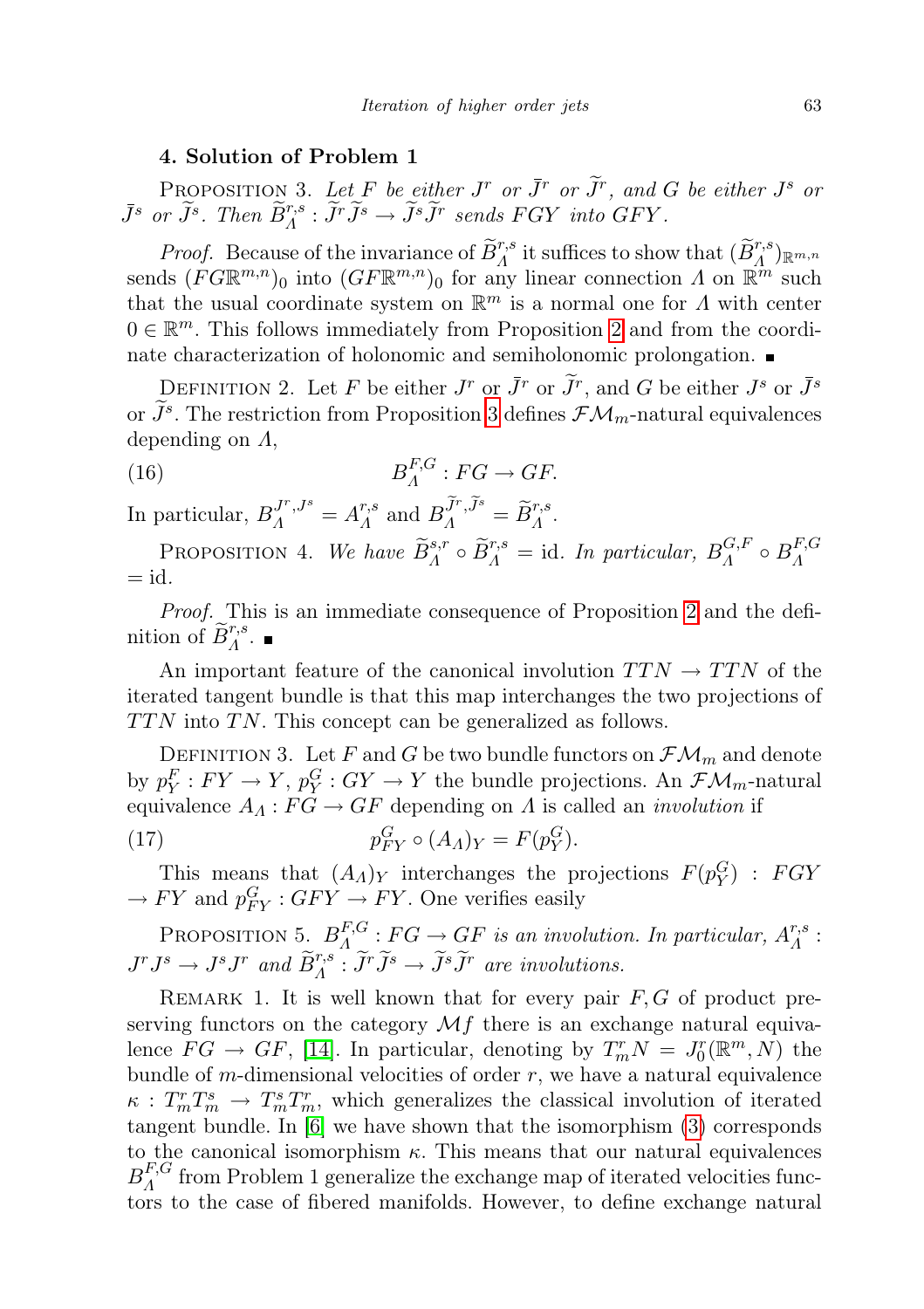equivalences of iterated jet functors, the use of some auxiliary connection  $\Lambda$ is unavoidable. We also point out that there is an open problem to define an exchange natural equivalence  $FG \rightarrow GF$  depending on  $\Lambda$ , for any couple  $F, G$  of fiber product preserving functors on  $\mathcal{FM}_m$ . So our natural equivalences  $B_A^{F,G}$  $A^{\prime\prime}$  are particular solutions of this general problem for any couple of higher order jet functors.

5. Classification of some natural transformations of iterated jets. Write  $J^0 Y := Y$  and denote by  $\pi_s^r : J^r Y \to J^s Y$  the jet projection. It is well known that  $\pi_{r-1}^r : J^r Y \to J^{r-1} Y$  is an affine bundle, the associated vector bundle of which is the pullback of  $S^rT^*M{\mathord{ \otimes } } VY$  over  $J^{r-1}Y$ . If  $v\in (J^2J^1Y)_y,$  $y \in Y_x, x \in M$ , then we have two elements  $v' = \pi_0^2(v) \in (J^1Y)_y$  and  $v'' = J<sup>1</sup> \pi_0<sup>1</sup> \circ \pi_1<sup>2</sup>(v) \in (J<sup>1</sup>Y)<sub>y</sub>$ . So we can define a fibered map covering the identity of  $Y$ ,

<span id="page-9-1"></span>(18) 
$$
\sigma: J^2 J^1 Y \to T^* M \otimes V Y, \quad \sigma(v) := v'' - v' \in T_x^* M \otimes V_y Y.
$$

Suppose we have an  $\mathcal{M}f_m$ -natural operator  $C: Con_\tau \rightarrow T \otimes S^2T^* \otimes T^*$ transforming torsion free classical linear connections  $\Lambda$  on  $M$  into tensor fields  $C(\Lambda)$  of type  $T \otimes S^2T^* \otimes T^*$  on M. Given a torsion free classical linear connection  $\Lambda$  on  $M$ , we have the contraction

$$
\langle C(\Lambda), \sigma \rangle : J^2 J^1 Y \to S^2 T^* M \otimes T^* M \otimes V Y
$$

covering the identity of Y (we contract T from C with  $T^*$  from  $\sigma$ ). This can obviously be treated as the fibered map

$$
\langle C(\Lambda), \sigma \rangle : J^2 J^1 Y \to (\pi_0^1 \circ \pi_0^1)^* (S^2 T^* M \otimes T^* M \otimes V Y)
$$

covering the identity of  $J^1J^1Y$ , where ()<sup>\*</sup> denotes pullback.

Obviously,  $\pi_1^2$ :  $J^2 J^1 Y \rightarrow J^1 J^1 Y$  is an affine bundle with the associated vector bundle  $(\pi_0^1)^*(S^2T^*M \otimes VJ^1Y)$ , where  $\pi_0^1: J^1J^1Y \to J^1Y$  and  $VJ^1Y \to J^1Y$  is the vertical bundle of  $J^1Y \to M$ . But  $\pi_0^1 : J^1Y \to Y$  is an affine bundle with the associated vector bundle  $T^*M \otimes VY$ . Then the vertical bundle  $V^Y J^1 Y$  of  $\pi_0^1 : J^1 Y \to Y$  is  $(\pi_0^1)^* (T^* M \otimes V Y)$ . The obvious inclusion  $V^Y J^1 Y \subset V J^1 Y$  yields the induced inclusion (vector bundle monomorphism)

$$
(\pi_0^1 \circ \pi_0^1)^* (S^2 T^* M \otimes T^* M \otimes VY) \subset (\pi_0^1)^* (S^2 T^* M \otimes VJ^1 Y)
$$

over the identity of  $J^1J^1Y$ . So we have an  $\mathcal{F}\mathcal{M}_m$ -natural transformation depending on Λ

$$
(A_{\Lambda}^C)_Y := id_{J^2J^1Y} + \langle C(\Lambda), \sigma \rangle : J^2J^1Y \to J^2J^1Y
$$

<span id="page-9-0"></span>covering the identity of M (even the identity of  $J^1J^1Y$ ). In the next section we prove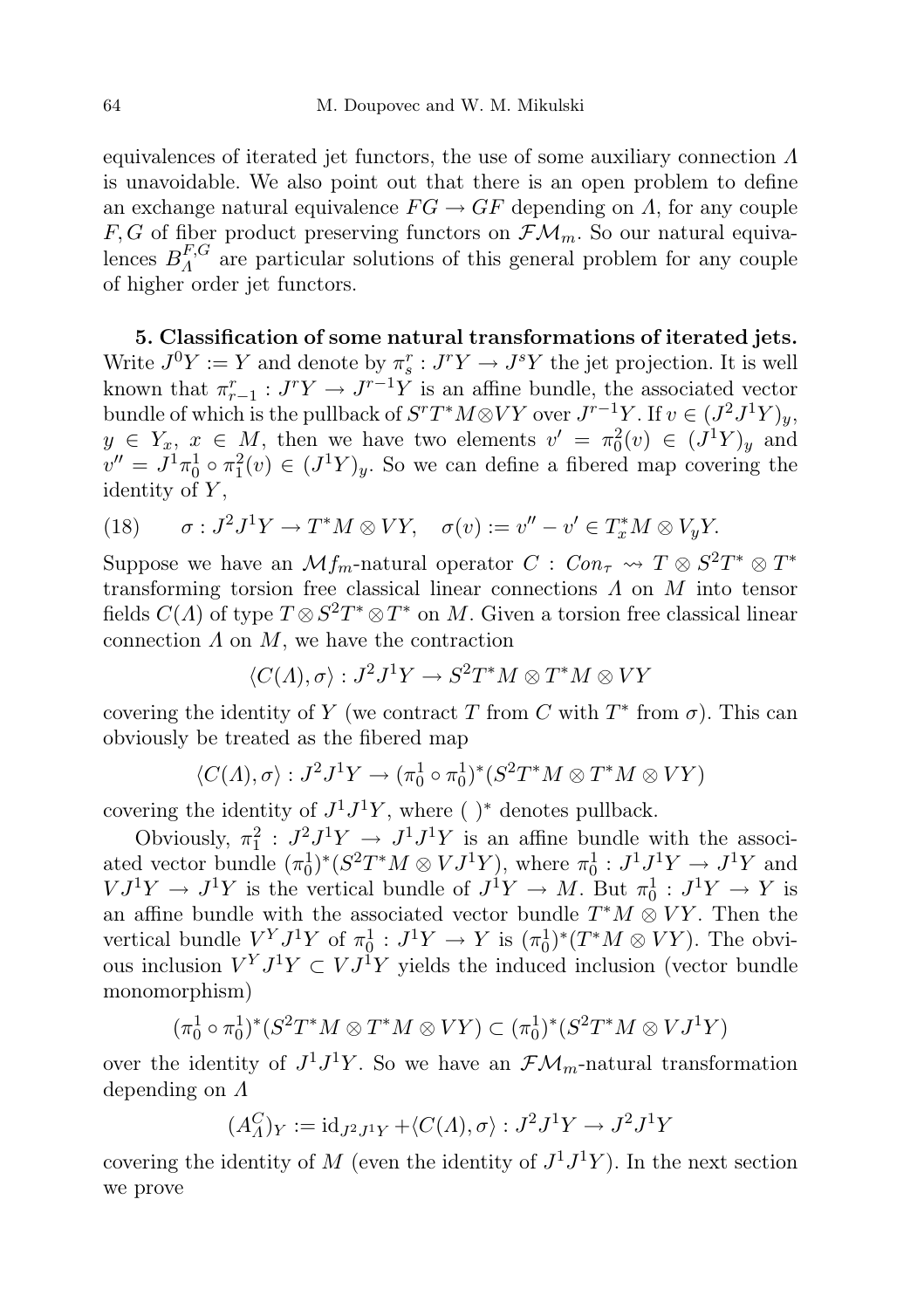THEOREM 1. Let  $n \geq 2$ . All  $\mathcal{FM}_{m,n}$ -natural transformations  $A_A: J^2J^1$  $\rightarrow J^2J^1$  depending on a torsion free classical linear connection  $\Lambda$  on the base manifold are of the form

$$
A_{\Lambda} := A_{\Lambda}^C = id_{J^2J^1} + \langle C(\Lambda), \sigma \rangle
$$

for an  $\mathcal{M}f_m$ -natural operator  $C: Con_\tau \leadsto T \otimes S^2T^* \otimes T^*$ . Given an  $\mathcal{FM}_{m,n}$ natural transformation  $A_{\Lambda}$  as above, the corresponding operator C is determined uniquely.

REMARK 2. An example of such an  $\mathcal{M}_{m}$ -natural operator  $C: Con_{\tau} \rightarrow$  $T \otimes S^2T^* \otimes T^*$  is

 $C(\Lambda)(\omega, u, w, v) = (\text{sym}(\text{Ric}_\Lambda))(u, w)\langle \omega, v\rangle, \quad u, v, w \in T_xM, \omega \in T_x^*M,$ 

where Ric<sub> $\Lambda$ </sub> is the Ricci tensor field of  $\Lambda$  and sym denotes symmetrization. By Theorem 33.16 from [\[14\]](#page-20-1), given a linear connection  $\Lambda$  on  $M$ , all  $C(\Lambda)$ can be obtained from the curvature tensor field  $R_A$  of  $\Lambda$  by the following procedure: (1) we tensor  $R_A$  several times with the identity tensor field on  $M$ ; (2) we apply permutations of arguments of such tensor fields; (3) we apply appropriate contractions of such tensor fields to obtain tensor fields of type  $(1, 3)$ ;  $(4)$  we take appropriate symmetrizations of such tensor fields to obtain tensor fields of type  $T \otimes S^2T^* \otimes T^*$ ; (5) we take linear combinations of such tensor fields.

REMARK 3. Using  $A^{r,s}_A$  $T_A^{r,s}: J^rJ^s \to J^sJ^r$  defined by [\(5\)](#page-3-2), Theorem [1](#page-9-0) also gives the classification of all  $\mathcal{F}\mathcal{M}_{m,n}$ -natural transformations  $B_A : J^2J^1$  $\to J^1J^2$ ,  $D_A: J^1J^2 \to J^2J^1$  and  $E_A: J^1J^2 \to J^1J^2$  depending on a torsion free connection  $\Lambda$ . For example, all such  $B_{\Lambda}$  are of the form

<span id="page-10-3"></span>(19)  $B_A := A_A^{2,1}$  $A^{(2,1)}_A \circ A^{(2)}_A = A^{(2,1)}_A$  $L_A^{2,1}\circ (\operatorname{id}_{J^2J^1}+\langle C(A), \sigma\rangle): J^2J^1\to J^1J^2$ 

for any  $\mathcal{M} f_m$ -natural operator  $C: Con_\tau \to T \otimes S^2T^* \otimes T^*$ .

**6. Proof of Theorem [1.](#page-9-0)** We denote the usual coordinates on  $\mathbb{R}^{m,n}$  by  $x^1, \ldots, x^m, y^1, \ldots, y^n$ . Taking into account the notation [\(1\)](#page-3-4), the coordinates on  $\mathbb{R}^m \times \mathbb{R}^m$  will be denoted by  $x^1, \ldots, x^m, \underline{x}^1, \ldots, \underline{x}^m$ . In this section we will use the methods from [\[14\]](#page-20-1) and [\[16\]](#page-20-13).

<span id="page-10-2"></span>LEMMA 7. Let  $r = 1, 2, \ldots$  and  $s = 0, 1, 2, \ldots$ . Let  $K \subset J_0^r J^s \mathbb{R}^{m,n}$  be a vector subspace such that

<span id="page-10-1"></span><span id="page-10-0"></span>(20) 
$$
j_0^r j^s(x^i, 0, ..., 0) \in \mathcal{K}
$$
 for  $i = 1, ..., m$ ,

 $(21)$  $L^r_0J^s\varphi(\mathcal{K})\subset \mathcal{K}$ 

for any  $\mathcal{FM}_{m,n}$ -map  $\varphi : \mathbb{R}^{m,n} \to \mathbb{R}^{m,n}$  covering  $\mathrm{id}_{\mathbb{R}^m}$ . If  $n \geq 2$ , then  $\mathcal{K} =$  $J_0^r J^s \mathbb{R}^{m,n}.$ 

*Proof.* In the proof we use several times the formula [\(2\)](#page-3-5) for special  $\mathcal{F}\mathcal{M}_m$ maps  $\Phi$ . First, using the invariance [\(21\)](#page-10-0) of K with respect to the  $\mathcal{FM}_{m,n}$ -map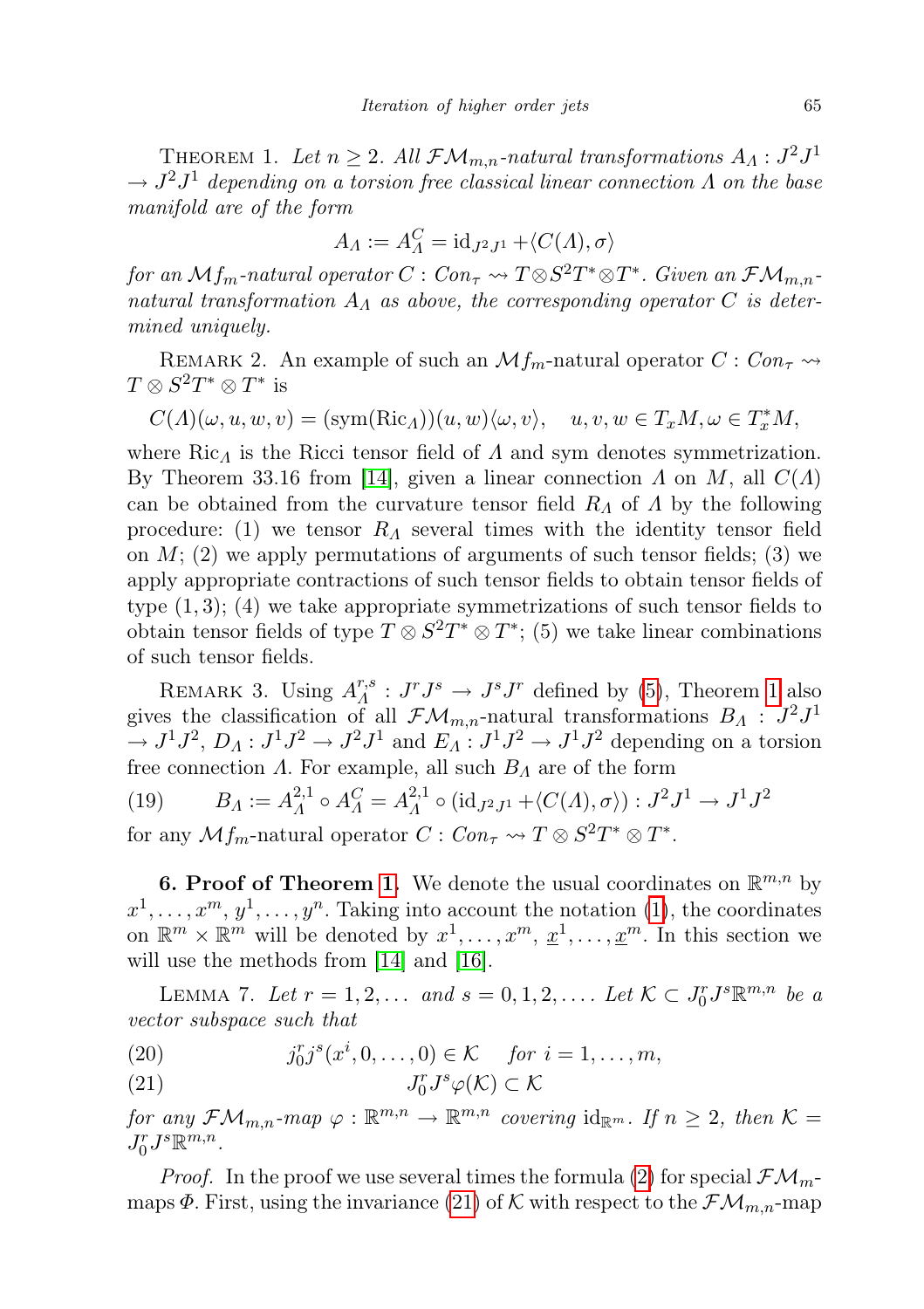<span id="page-11-4"></span>
$$
(x^1, \ldots, x^m, y^1, y^2 + x^{\alpha}, \ldots, y^n), \text{ from } j_0^r j^s (0, \ldots, 0) \in \mathcal{K} \text{ we obtain}
$$
  
(22)  $j_0^r j^s (0, \underline{x}^{\alpha}, 0, 0) \in \mathcal{K}$ 

for any m-tuple  $\alpha$ . Applying [\(21\)](#page-10-0) for the map  $(x^1, \ldots, x^m, y^1 + (y^1)^k,$  $y^2, \ldots, y^n$ , from  $(20)$  we get

<span id="page-11-0"></span>(23) 
$$
j_0^r j^s((x^i)^k, 0, \dots, 0) \in \mathcal{K}
$$

for any  $k = 0, 1, 2, \ldots$  and  $i = 1, \ldots, m$ . By induction on  $s \leq m$  we prove

<span id="page-11-1"></span>(24) 
$$
j_0^r j^s((x^1)^{k_1} \dots (x^s)^{k_s}, 0, \dots, 0) \in \mathcal{K}.
$$

For  $s = 1$  we apply [\(23\)](#page-11-0). Suppose that [\(24\)](#page-11-1) is true for  $s < m$ . To prove it for  $s + 1$ , applying [\(21\)](#page-10-0) for permutations of fibered coordinates, from [\(23\)](#page-11-0) we get

<span id="page-11-2"></span>(25) 
$$
j_0^r j^s (0, (x^{s+1})^{k_{s+1}}, 0, \ldots, 0) \in \mathcal{K}.
$$

Taking the sum of [\(24\)](#page-11-1) and [\(25\)](#page-11-2) and considering the induction assumption we deduce

<span id="page-11-3"></span>(26) 
$$
j_0^r j^s((x^1)^{k_1} \dots (x^s)^{k_s}, (x^{s+1})^{k_{s+1}}, 0, \dots, 0) \in \mathcal{K}.
$$

Applying [\(21\)](#page-10-0) for the  $\mathcal{F}\mathcal{M}_{m,n}$ -map  $(x^1, \ldots, x^m, y^1+y^1y^2, y^2, \ldots, y^n)$ , from [\(26\)](#page-11-3) we deduce [\(24\)](#page-11-1) for  $s + 1$  in place of s, so that the proof of (24) is complete. For  $s = m$  we have

<span id="page-11-5"></span>(27) 
$$
j_0^r j^s(x^\alpha, 0, \dots, 0) \in \mathcal{K}
$$

for any m-tuple  $\alpha$ . From [\(22\)](#page-11-4) and [\(27\)](#page-11-5) it follows that

$$
j_0^r j^s(x^\alpha, \underline{x}^\beta, 0, \dots, 0) \in \mathcal{K}.
$$
  
Then (21) for the map  $(x^1, \dots, x^m, y^1 + y^1 y^2, y^2, \dots, y^n)$  yields  

$$
j_0^r j^s(x^\alpha \underline{x}^\beta, 0, \dots, 0) \in \mathcal{K}
$$

for any m-tuples  $\alpha$  and  $\beta$ . Finally, applying [\(21\)](#page-10-0) for permutations of fibered coordinates we obtain

<span id="page-11-6"></span>(28) 
$$
j_0^r j^s (0, \ldots, x^{\alpha} \underline{x}^{\beta}, \ldots, 0) \in \mathcal{K}
$$

for any m-tuples  $\alpha$  and  $\beta$  with  $x^{\alpha} \underline{x}^{\beta}$  in position  $s = 1, \ldots, n$ . Since all elements [\(28\)](#page-11-6) generate the vector space  $J_0^r J^s \mathbb{R}^{m,n}$ , we have proved  $\mathcal{K} =$  $J_0^r J^s \mathbb{R}^{m,n}$ .

<span id="page-11-7"></span>LEMMA 8. If  $n \geq 2$ , then  $(A_{\Lambda})_Y : J^2 J^1 Y \to J^2 J^1 Y$  covers the identity of  $J^1J^1Y$  for any  $\mathcal{FM}_{m,n}$ -object  $Y \to M$  and any torsion free classical linear connection  $\Lambda$  on  $M$ . More precisely,  $\pi_1^2 \circ A_{\Lambda} = \pi_1^2$ .

Proof. By the existence of normal coordinates it suffices to show that

$$
\pi_1^2 \circ A_\Lambda(v) = \pi_1^2(v)
$$

for any  $v \in J_0^2 J^1 \mathbb{R}^{m,n}$  and any torsion free classical linear connection  $\Lambda$  on  $\mathbb{R}^m$  with vanishing Christoffel symbols at  $0 \in \mathbb{R}^m$ . (We may assume that the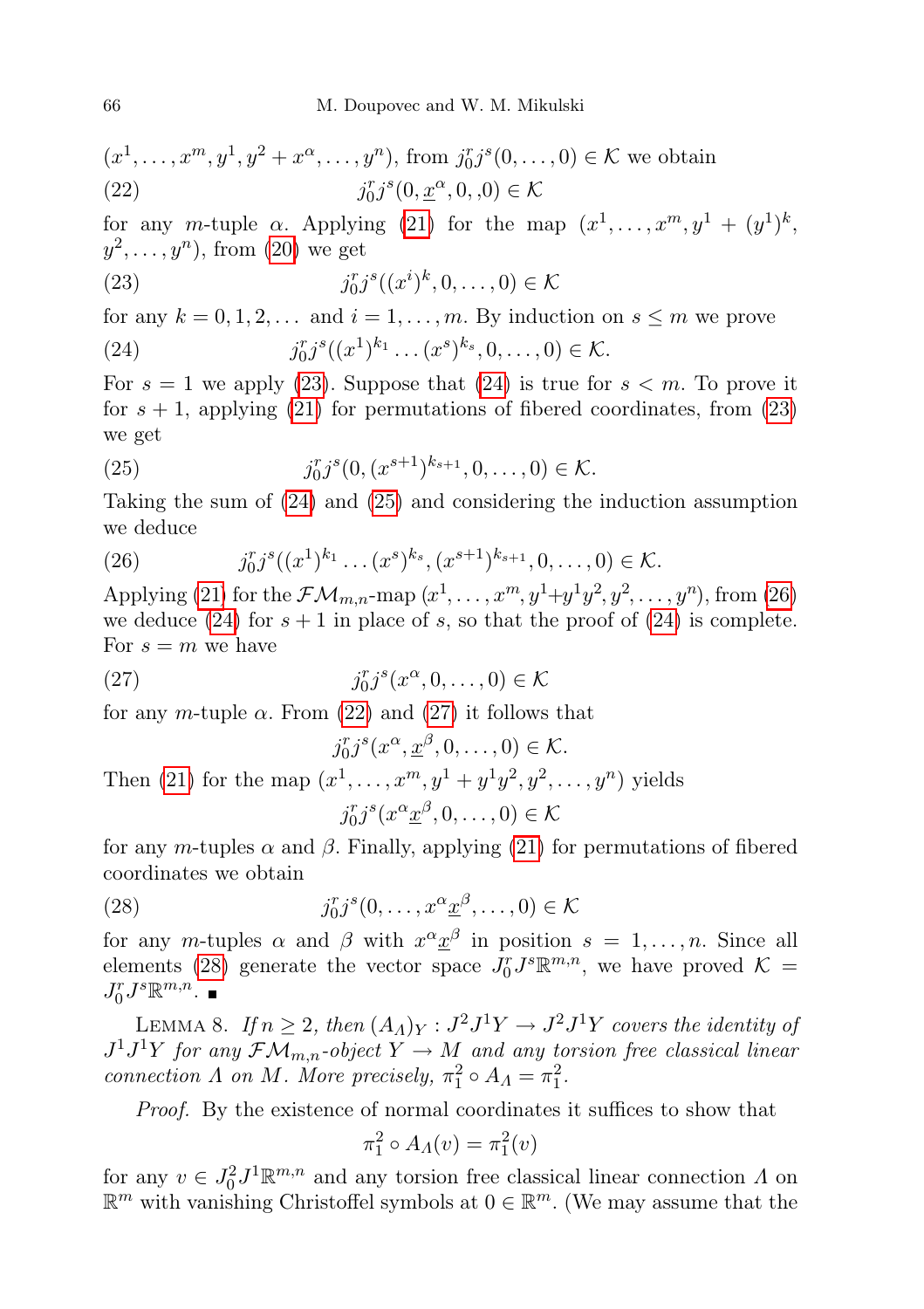Christoffel symbols of  $\Lambda$  vanish at  $0 \in \mathbb{R}^m$  because the Christoffel symbols of torsion free classical linear connections at the center of normal coordinates vanish.) We fix such a  $\Lambda$  and denote

$$
\mathcal{K} := \{ v \in J_0^2 J^1 \mathbb{R}^{m,n} \mid \pi_1^2 \circ A_\Lambda(v) = \pi_1^2(v) \}.
$$

It suffices to show  $\mathcal{K} = J_0^2 J^1 \mathbb{R}^{m,n}$ . Now we use several times the formula [\(2\)](#page-3-5) for special  $\mathcal{F}\mathcal{M}_m$ -maps  $\Phi$ . Because of Lemma [7](#page-10-2) we have to verify that K is a vector subspace and that the conditions [\(20\)](#page-10-1) and [\(21\)](#page-10-0) of Lemma [7](#page-10-2) for  $r = 2$  and  $s = 1$  are satisfied. Applying the invariance of  $\pi_1^2 \circ A_\Lambda$  and  $\pi_1^2$ with respect to fiber homotheties we deduce

 $\pi_1^2 \circ A_\Lambda(tv) = t \pi_1^2 \circ A_\Lambda(v)$  and  $\pi_1^2(tv) = t \pi_1^2(v)$  for  $t \neq 0$ .

By the homogeneous function theorem [\[14,](#page-20-1) Th. 24.1],  $\pi_1^2 \circ A_A(v)$  and  $\pi_1^2(v)$  are linear in v. Hence K is a vector subspace in  $J_0^2 J^1 \mathbb{R}^{m,n}$ . Next, the invariance of A yields

$$
\pi_1^2 \circ A_{\Lambda} \circ J^2 J^1 \varphi = J^1 J^1 \varphi \circ \pi_1^2 \circ A_{\Lambda}, \quad \pi_1^2 \circ J^2 J^1 \varphi = J^1 J^1 \varphi \circ \pi_1^2
$$

for  $\mathcal{FM}_{m,n}$ -maps  $\varphi : \mathbb{R}^{m,n} \to \mathbb{R}^{m,n}$  covering  $id_{\mathbb{R}^m}$ . Therefore K satisfies [\(21\)](#page-10-0). So it remains to verify [\(20\)](#page-10-1). Write

$$
\pi_1^2 \circ A_\Lambda(j_0^2 j^1(x^i, 0, ..., 0))
$$
  
=  $j_0^1 j^1 \Big( \Big( a^k(\Lambda) + \sum_{j=1}^m b_j^k(\Lambda) x^j + \sum_{j=1}^m c_j^k(\Lambda) x^j + \sum_{a,b=1}^m \sum_{k=1}^n d_{ab}^k(\Lambda) x^a \underline{x}^b \Big) \Big)$ 

for unique real numbers  $a^k(\Lambda)$ ,  $b_j^k(\Lambda)$ ,  $c_j^k(\Lambda)$  and  $d_{ab}^k(\Lambda)$  depending on the system  $(A_{q,r;\alpha}^p(0))$  of all derivatives  $A_{q,r;\alpha}^p(0)$  at 0 of the Christoffel symbols  $A_{q,r}^p$  of  $\Lambda$ . Below, for the sake of simplicity we usually omit the brackets and write  $A_{q,r;\alpha}^p(0)$  instead of  $(A_{q,r;\alpha}^p(0))$ . By the nonlinear Peetre theorem [\[14,](#page-20-1) Th. 19.7] we can assume  $A_{q,r;\alpha}^{p} (0) = 0$  for  $|\alpha| \geq K$  for some finite K. Using the invariance of A with respect to the base homotheties  $t \mathrm{id}_{\mathbb{R}^m} \times \mathrm{id}_{\mathbb{R}^n}$  we obtain

$$
a^{k}(t^{|\alpha|+1}A_{q,r;\alpha}^{p}(0)) = \frac{1}{t}a^{k}(A_{q,r;\alpha}^{p}(0)), \qquad b_{j}^{k}(t^{|\alpha|+1}A_{q,r;\alpha}^{p}(0)) = b_{j}^{k}(A_{q,r;\alpha}^{p}(0)),
$$
  

$$
b_{k}(t^{|\alpha|+1},t^{n},\ldots)
$$

$$
c_j^k(t^{|\alpha|+1}A_{q,r;\alpha}^p(0)) = c_j^k(A_{q,r;\alpha}^p(0)), \qquad d_{ab}^k(t^{|\alpha|+1}A_{q,r;\alpha}^p(0)) = td_{ab}^k(A_{q,r;\alpha}^p(0))
$$
  
for  $t \neq 0$ . As  $A_{q,r}^p(0) = 0$ , by the homogeneous function theorem we deduce

$$
a^k(\Lambda) = 0
$$
,  $b_j^k(\Lambda) = b_j^k(\Lambda_0)$ ,  $c_j^k(\Lambda) = c_j^k(\Lambda_0)$ ,  $d_{ab}^k(\Lambda) = 0$ ,

where  $\Lambda_0$  is the connection on  $\mathbb{R}^m$  with vanishing Christoffel symbols. Thus

$$
\pi_1^2 \circ A_{\Lambda}(j_0^2 j^1(x^i, 0, \ldots, 0)) = \pi_1^2 \circ A_{\Lambda_0}(j_0^2 j^1(x^i, 0, \ldots, 0)).
$$

So we can assume  $\Lambda = \Lambda_0$ . Applying the invariance of  $A_{\Lambda_0}$  with respect to fiber homotheties we show that  $(A_{A_0})_0$ :  $J_0^2 J^1 \mathbb{R}^{m,n} \to J_0^2 J^1 \mathbb{R}^{m,n}$  is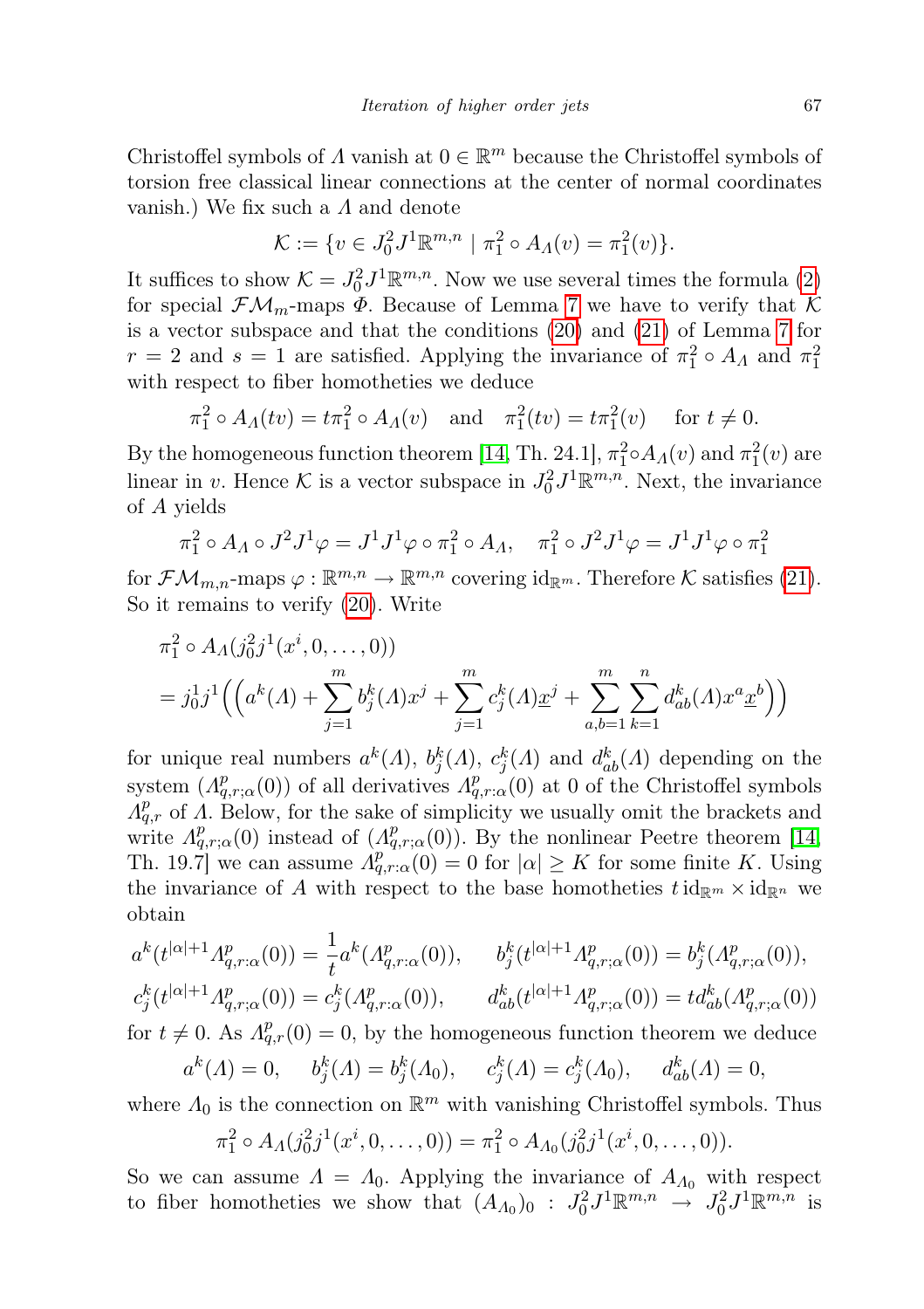linear. Next, using the invariance of  $A_{\Lambda_0}$  with respect to  $(t^1x^1, \ldots, t^mx^m,$  $y^1, \tau y^2, \ldots, \tau y^n)$  for  $t^1, \ldots, t^m, \tau \neq 0$  we prove easily

<span id="page-13-0"></span>(29) 
$$
A_{A_0}(j_0^2 j^1(x^i, 0, ..., 0)) = j_0^2 j^1(ax^i + bx^i, 0, ..., 0)
$$

for some  $a, b \in \mathbb{R}$ . By the invariance of  $A_{\Lambda_0}$  with respect to the  $\mathcal{FM}_{m,n}$ -map  $(x^{1},...,x^{m},y^{1}-x^{i},y^{2},...,y^{n})$  we deduce from [\(29\)](#page-13-0) that

<span id="page-13-1"></span>(30) 
$$
A_{A_0}(j_0^2 j^1(x^i - \underline{x}^i, 0, \dots, 0)) = j_0^2 j^1(ax^i + b\underline{x}^i - \underline{x}^i, 0, \dots, 0).
$$

By the invariance of  $A_{\Lambda_0}$  with respect to the  $\mathcal{FM}_{m,n}$ -map  $(x^1,\ldots,x^m,$  $y^1 + (y^1)^2, y^2, \ldots, y^n$  we get from [\(30\)](#page-13-1)

$$
A_{A_0}(j_0^2 j^1((x^i - \underline{x}^i)^2, 0, \dots, 0)) = j_0^2 j^1((ax^i + bx^i - \underline{x}^i)^2, 0, \dots, 0).
$$
  
Since  $j_0^2 j^1(\underline{x}^i - x^i)^2 = 0$  (as  $j_x^1(\underline{x}^i - x^i)^2 = 0$ ), we have  

$$
0 = j_0^2 j^1((a + b - 1)x^i + (b - 1)(\underline{x}^i - x^i))^2
$$

$$
= j_0^2 j^1((a + b - 1)^2(x^i)^2 + 2(a + b - 1)(b - 1)x^i(\underline{x}^i - x^i)).
$$

Then  $(a + b - 1)^2 = 0$  and  $2(a + b - 1)(b - 1) = 0$ , so that  $a + b = 1$ . Similarly, applying the invariance of  $A_{\Lambda_0}$  with respect to the  $\mathcal{FM}_{m,n}$ -morphism  $(x^1, \ldots, x^m, y^1 + (y^1)^3, y^2, \ldots, y^n)$ , we get from [\(29\)](#page-13-0)

$$
A_{A_0}(j_0^2 j^1((x^i)^3, 0, \ldots, 0)) = j_0^2 j^1((ax^i + bx^i)^3, 0, \ldots, 0).
$$

Since  $j_0^2 j^1(x^i)^3 = 0$  (as  $j_0^2(x^i)^3(\ldots) = 0$ ), we have

$$
0 = j_0^2 j^1 (ax^i + bx^i)^3 = j_0^2 j^1 ((a + b)x^i + b(\underline{x}^i - x^i))^3 = j_0^2 j^1 ((a + b)^3 (x^i)^3
$$
  
+ 3(a + b)<sup>2</sup>(x<sup>i</sup>)<sup>2</sup>b(x<sup>i</sup> - x<sup>i</sup>) + 3(a + b)x<sup>i</sup>b<sup>2</sup>(x<sup>i</sup> - x<sup>i</sup>)<sup>2</sup> + b<sup>3</sup>(x<sup>i</sup> - x<sup>i</sup>)<sup>3</sup>)  
= 3(a + b)<sup>2</sup>b<sub>j</sub>^2 j^1 ((x<sup>i</sup>)<sup>2</sup>(\underline{x}^i - x^i)).

Hence  $3(a + b)^2 b = 0$ . But  $a + b = 1$ , so that  $b = 0$ . Then

$$
A(\Lambda_0)(j_0^2 j^1(x^i, 0, \ldots, 0)) = j_0^2 j^1(x^i, 0, \ldots, 0),
$$

which yields

$$
\pi_1^2 \circ A_{\Lambda_0}(j_0^2 j^1(x^i, 0, \ldots, 0)) = \pi_1^2(j_0^2 j^1(x^i, 0, \ldots, 0)).
$$

So we have obtained the condition [\(20\)](#page-10-1) of Lemma [7,](#page-10-2) which completes the proof.

Let  $A_{\Lambda}$  be the natural transformation from Theorem [1.](#page-9-0) Using Lemma [8](#page-11-7) and the affine bundle structure, for any torsion free classical linear connection  $\Lambda$  on M and any  $\mathcal{F}\mathcal{M}_{m,n}$ -object  $Y \to M$  we have the unique fibered map  $B(A) : J^2J^1Y \to (\pi_0^1)^*(S^2T^*M \otimes VJ^1Y)$  covering the identity of  $J^1J^1Y$ such that  $(A_A)_Y = id_{J^2J^1Y} + B(A)$ . Obviously,  $B(A)$  can be treated as the fibered map

$$
B(A): J2J1Y \to S2T*M \otimes VJ1Y
$$

<span id="page-13-2"></span>covering the identity of  $J^1Y$ , where  $VJ^1Y \rightarrow J^1Y$  is the vertical bundle of  $J^1Y \to M$ .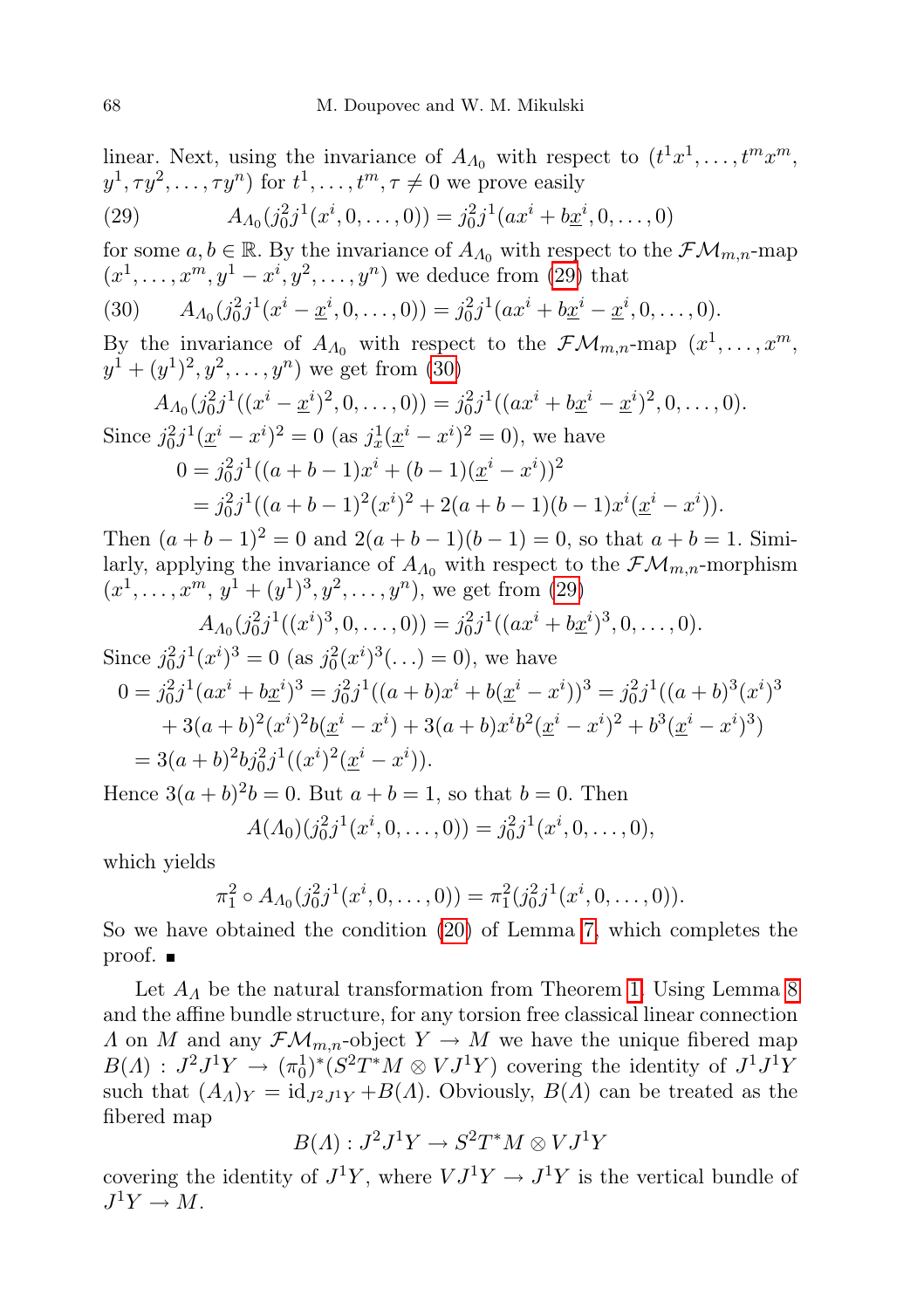Lemma 9. We have

$$
B(\Lambda): J^2J^1Y \to S^2T^*M \otimes V^YJ^1Y \subset S^2T^*M \otimes VJ^1Y,
$$

where  $V^Y J^1 Y$  is the vertical bundle of  $\pi_0^1 : J^1 Y \to Y$ .

*Proof.* Composing  $B(\Lambda)$  with the differential of  $\pi_0^1: J^1Y \to Y$  we obtain the fibered map

$$
\tilde{B}(A): J^2J^1Y \to S^2T^*M \otimes VY
$$

covering the identity of Y. Because of the  $\mathcal{F}\mathcal{M}_{m,n}$ -invariance of  $B(\Lambda)$ , the existence of normal coordinates of  $\Lambda$  and the fact that  $\Lambda$  is torsion free, under standard identifications it suffices to show

$$
\tilde{B}(\Lambda)(v) = 0 \in S^2 \mathbb{R}^{m*} \otimes \mathbb{R}^n = S^2 T_0^* \mathbb{R}^m \otimes T_y \mathbb{R}^n
$$

for any  $v \in (J_0^2 J^1 \mathbb{R}^{m,n})_y, y \in (\mathbb{R}^{m,n})_0 = \mathbb{R}^n$  and for a torsion free classical linear connection  $\Lambda$  with vanishing Christoffel symbols at  $0 \in \mathbb{R}^m$ . We will use similar methods to the proof of Lemma [8.](#page-11-7) Fix a  $\Lambda$  on  $\mathbb{R}^m$  with the above mentioned properties and write

$$
\mathcal{K} = \{ v \in J_0^2 J^1 \mathbb{R}^{m,n} \mid \tilde{B}(\Lambda)(v) = 0 \}.
$$

It remains to show  $\mathcal{K} = J_0^2 J^1 \mathbb{R}^{m,n}_{\sim}$ . For this, we prove the assumptions of Lemma [7.](#page-10-2) By the invariance of  $\tilde{B}(\Lambda)$  with respect to fiber homotheties we deduce that  $\tilde{B}(A)(v)$  is linear in v. Hence K is a vector subspace. Applying the invariance of  $B(A)$  with respect to  $\mathcal{F}\mathcal{M}_{m,n}$ -maps covering the identity of  $\mathbb{R}^m$  we deduce the condition [\(21\)](#page-10-0) of Lemma [7.](#page-10-2) It remains to show

<span id="page-14-0"></span>(31) 
$$
\tilde{B}(A)(j_0^2 j^1(x^i, 0, ..., 0)) = 0 \in S^2 T_0^* \mathbb{R}^m \otimes T_0 \mathbb{R}^n.
$$

For this we use the invariance of  $\tilde{B}$  with respect to  $t^{-1}$  id $_{\mathbb{R}^m} \times$  id $_{\mathbb{R}^n}$  to obtain the homogeneity condition

$$
t\tilde{B}(A_{q,r;\alpha}^p(0))(j_0^2j^1(x^i,0,\ldots,0))=\tilde{B}(t^{|\alpha|+1}A_{q,r;\alpha}^p(0))(j_0^2j^1(x^i,0,\ldots,0)).
$$

Taking into account  $A_{q,r}^p(0) = 0$  and using the same arguments as in the proof of Lemma [8](#page-11-7) (i.e. the nonlinear Peetre theorem and the homogeneous function theorem) we obtain  $(31)$ .

But we remarked above that  $V^Y J^1 Y = (\pi_0^1)^* (T^* M \otimes V Y)$ . Hence by Lemma [9](#page-13-2) we can treat  $B(\Lambda)$  as the fibered map

$$
B(A): J2J1Y \to S2T*M \otimes T*M \otimes VY
$$

<span id="page-14-1"></span>covering the identity of  $Y$ . Thus we have proved

PROPOSITION 6. If  $n \geq 2$ , then  $A_{\Lambda}$  can be decomposed in the form

$$
(32) \qquad (A_A)_Y = \mathrm{id}_{J^2 J^1 Y} + B(\Lambda)
$$

for some fibered map  $B(\Lambda) : J^2 J^1 Y \to S^2 T^* M \otimes T^* M \otimes VY$  covering the identity of Y.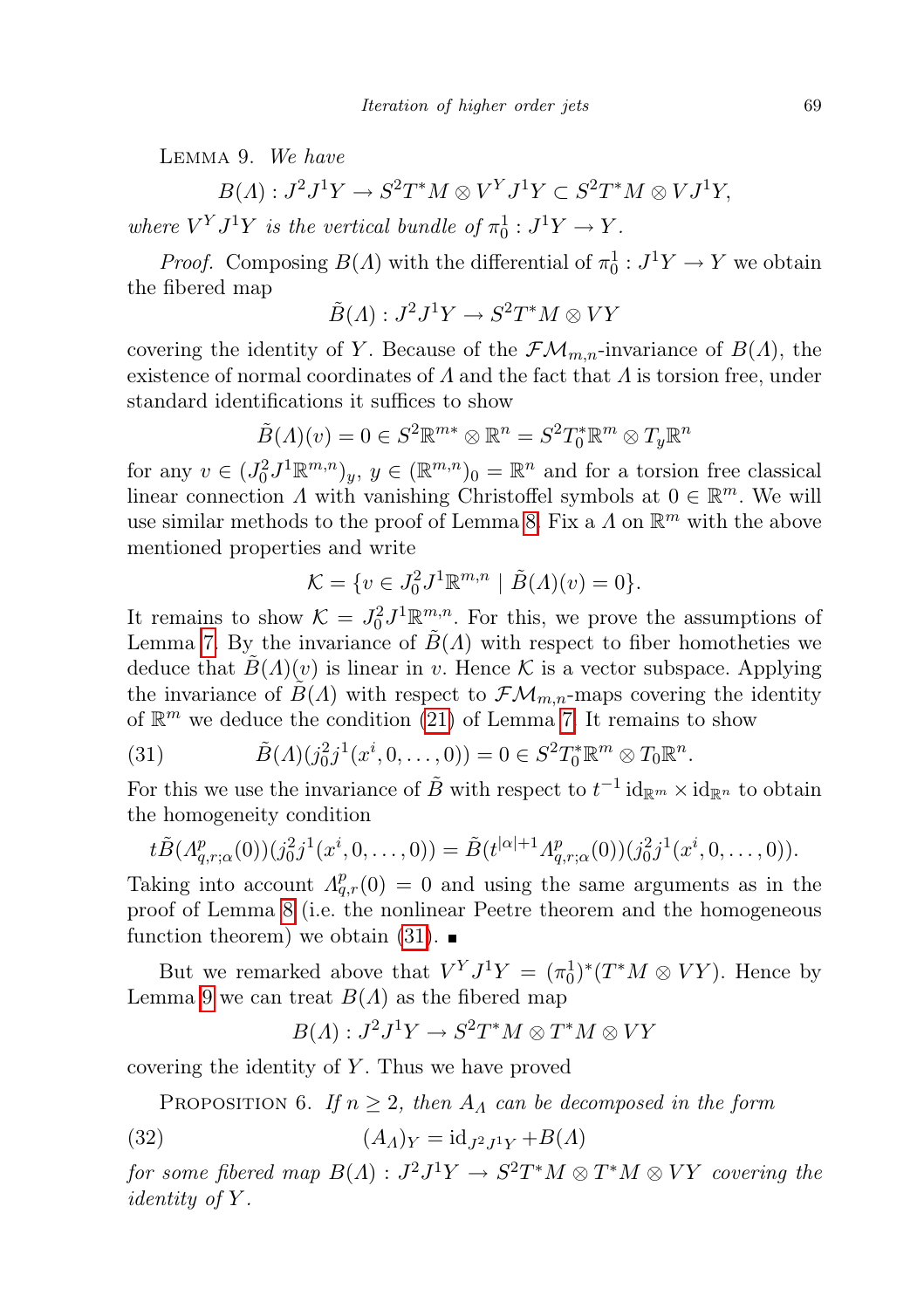PROPOSITION 7. Let  $n \geq 2$  and consider  $B(\Lambda)$  from Proposition [6](#page-14-1). There is a unique  $\mathcal{M}_{\mathit{fm}}$ -natural operator  $C: Q_{\tau} \leadsto T \otimes S^2T^* \otimes T^*$  such that

<span id="page-15-1"></span>(33) 
$$
B(A) = \langle C(A), \sigma \rangle : J^2 J^1 Y \to S^2 T^* M \otimes T^* M \otimes V Y
$$

for any torsion free classical linear connection  $\Lambda$  on  $M$  and any  $\mathcal{FM}_{m,n}$ . object  $Y \to M$ , where  $\sigma : J^2 J^1 Y \to T^* M \otimes V Y$  is the fibered map [\(18\)](#page-9-1).

*Proof.* Let  $\Lambda$  be a torsion free classical linear connection on an m-dimensional manifold  $M$ . We have the fibered map

$$
B(\Lambda): J^2J^1(M\times \mathbb{R}^n) \to S^2T^*M\otimes T^*M\otimes V(M\times \mathbb{R}^n)
$$

covering the identity of  $M \times \mathbb{R}^n$ , where  $M \times \mathbb{R}^n$  is the trivial bundle over M with fiber  $\mathbb{R}^n$ . Thus, for  $x_0 \in M$  we have

$$
B(\Lambda)_{(x_0,0)}:(J^2J^1(M\times\mathbb{R}^n))_{(x_0,0)}\to S^2T^*_{x_0}M\otimes T^*_{x_0}M\otimes T_0\mathbb{R}^n.
$$

We define a tensor field  $C(\Lambda)$  of type  $T \otimes S^2T^* \otimes T^*$  on M by

<span id="page-15-3"></span>(34) 
$$
\langle C(\Lambda)_{x_0}, \omega \otimes (u \odot v) \otimes w \rangle
$$
  
=  $dy^1(\langle B(\Lambda)_{(x_0,0)}(j_{x_0}^2 j^1(f(x), 0, \ldots, 0)), (u \odot v) \otimes w \rangle) \in \mathbb{R}$ 

for any  $x_0 \in M$ , any  $\omega \in T_{x_0}^*M$  and any  $u, v, w \in T_{x_0}M$ , where  $y^1 : \mathbb{R}^n \to \mathbb{R}$ is the first coordinate and  $\tilde{f}: M \to \mathbb{R}$  is such that  $f(x_0) = 0$  and  $d_{x_0} f = \omega$ . By Lemma [10](#page-15-0) below, the definition of  $C(\Lambda)$  is correct and [\(33\)](#page-15-1) follows from Lemma [11.](#page-15-2) It remains to prove the uniqueness. If  $C': Q_{\tau} \leadsto T \otimes S^2 T^* \otimes T^*$ is another  $\mathcal{M}_{\mathit{fm}}$ -natural operator such that  $B = \langle C', \sigma \rangle$ , then we obtain [\(38\)](#page-16-0) with  $C'$  instead of  $C$ , so that by [\(39\)](#page-16-1) we get [\(34\)](#page-15-3) with  $C'$  instead of  $C$  over  $0 \in \mathbb{R}^m$ . By  $\mathcal{M}f_m$ -invariance we have  $C = C'$ , which completes the proof.

<span id="page-15-0"></span>LEMMA 10. The element  $C(\Lambda)_{x_0}$  is well-defined and belongs to  $T_{x_0}M \otimes T_{x_0}M$  $S^2T_{x_0}^*M\otimes T_{x_0}^*M$ .

<span id="page-15-4"></span>*Proof.* It suffices to prove that  $B(\Lambda)_{(x_0,0)}$  is linear and

(35) 
$$
B(\Lambda)_{(x_0,0)}(j_{x_0}^2 j^1(f_1(x)f_2(x),0,\ldots,0)) = 0
$$

for any  $f_1, f_2 : M \rightarrow \mathbb{R}$  with  $f_1(x_0) = f_2(x_0) = 0$ . Then the defini-tion [\(34\)](#page-15-3) is independent of the choice of f and  $C(\Lambda)_{x_0} \in T_{x_0}M \otimes S^2T_{x_0}^*M$  $\otimes T_{x_0}^*M$ . The linearity is a simple consequence of the invariance of  $B(A)$ with respect to the fiber homotheties  $\mathrm{id}_M \times t \mathrm{id}_{\mathbb{R}^n}$  and the homogeneous function theorem. Applying the  $\mathcal{FM}_{m,n}$ -map id $_M \times (y^1 + y^1y^2, y^2, \dots, y^n)$ to  $B(\Lambda)_{(x_0,0)}(j_{x_0}^2j^1(f_1(x), f_2(x), 0, \ldots, 0)),$  we obtain [\(35\)](#page-15-4). More precisely,

$$
B(\Lambda)_{(x_0,0)}(j_{x_0}^2 j^1(f_1(x) + f_1(x)f_2(x), f_2(x), 0, \dots, 0))
$$
  
=  $B(\Lambda)_{(x_0,0)}(j_{x_0}^2 j^1(f_1(x), f_2(x), 0, \dots, 0)),$ 

<span id="page-15-2"></span>which implies (because of linearity) the equality  $(35)$ .

LEMMA 11. We have  $B(\Lambda) = \langle C(\Lambda), \sigma \rangle$ .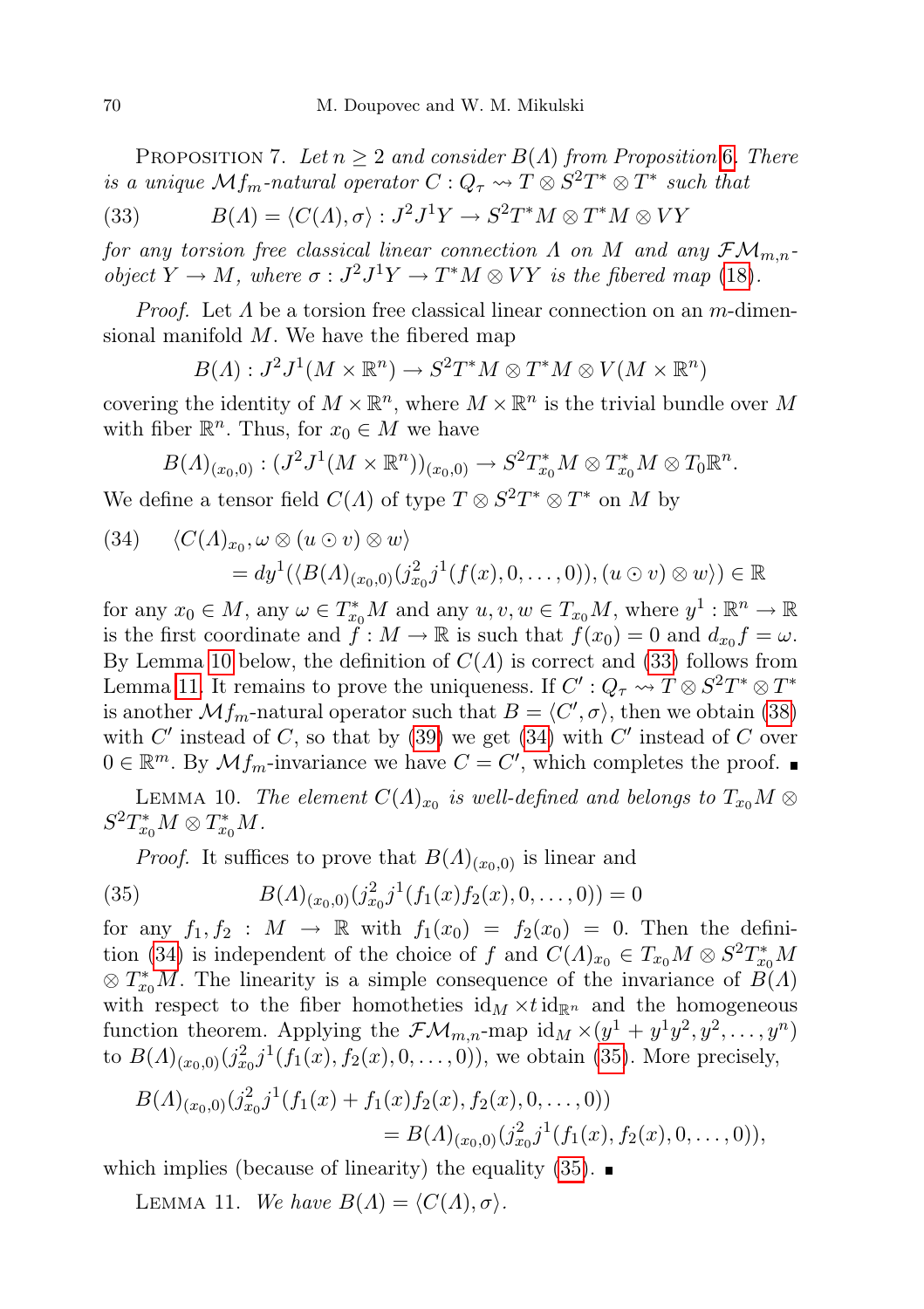<span id="page-16-2"></span>(36) 
$$
B(\Lambda)(v) = \langle C(\Lambda)_0, \sigma(v) \rangle \in S^2 \mathbb{R}^{m*} \otimes \mathbb{R}^{m*} \otimes \mathbb{R}^n
$$

$$
= S^2 T_0^* \mathbb{R}^m \otimes T_0^* \mathbb{R}^m \otimes T_y \mathbb{R}^n
$$

for any torsion free classical linear connection  $\Lambda$  on  $\mathbb{R}^m$  with vanishing Christoffel symbols at  $0 \in \mathbb{R}^m$  and any  $v \in (J_0^2 J^1 \mathbb{R}^{m,n})_y$ ,  $y \in (\mathbb{R}^{m,n})_0 = \mathbb{R}^n$ . Define

$$
\mathcal{K} = \{ v \in J_0^2 J^1 \mathbb{R}^{m,n} \mid B(\Lambda)(v) = \langle C(\Lambda)_0, \sigma(v) \rangle \}.
$$

We have to verify the assumptions of Lemma [7.](#page-10-2) Because of the invariance of  $B(\Lambda)$  and  $\langle C(\Lambda), \sigma \rangle$  with respect to fiber homotheties and the homogeneous function theorem, both sides of [\(36\)](#page-16-2) are linear in v. So  $\mathcal K$  is a vector space. The invariance of  $B(\Lambda)$  and  $\langle C(\Lambda), \sigma \rangle$  with respect to  $\mathcal{F}\mathcal{M}_{m,n}$ -maps covering the identity implies  $(21)$ . It remains to prove  $(20)$ , i.e.

<span id="page-16-3"></span>(37) 
$$
B(\Lambda)(j_0^2 j^1(x^i, 0, \dots, 0)) = \langle C(\Lambda)_0, \sigma(j_0^2 j^1(x^i, 0, \dots, 0)) \rangle
$$

for  $i = 1, \ldots, m$ . Using the invariance of both sides of [\(37\)](#page-16-3) (separately) with respect to  $(x^1, \ldots, x^m, y^1, ty^2, \ldots, ty^n)$  we deduce that the  $dy^j$  coordinates of both sides of [\(37\)](#page-16-3) are zero for  $j = 2, ..., n$ . Thus it remains to verify

<span id="page-16-0"></span>(38) 
$$
dy^{1}(\langle B(\Lambda)(j_{0}^{2}j^{1}(x^{i},0,\ldots,0)),(u\odot v)\otimes w\rangle)
$$

$$
= dy^{1}(\langle\langle C(\Lambda)_{0},(u\odot v)\otimes w\rangle,\sigma(j_{0}^{2}j^{1}(x^{i},0,\ldots,0))\rangle)
$$

for any  $u, v, w \in T_0 \mathbb{R}^m$ . By the definition of  $\sigma$  it is easy to see that

<span id="page-16-1"></span>(39) 
$$
\sigma(j_0^2 j^1(x^i, 0, \ldots, 0)) = d_0 x^i \otimes \frac{\partial}{\partial y^1}_{|(0,0)}.
$$

So the right hand side of [\(38\)](#page-16-0) is equal to  $\langle C(\Lambda)_0, d_0x^i \otimes (u \odot v) \otimes w \rangle$  and  $(38)$  follows from the definition  $(34)$ .

## 7. Prolongation of higher order connections

A. Prolongation of connections into connections on  $FY \to M$ . Let F be any of the functors  $J^r$ ,  $\bar{J}^r$ ,  $\tilde{J}^r$ . In [\[4\]](#page-19-8) (for  $r = 1$ ) and in [\[5\]](#page-19-9) (for all r) we have proved that there is no  $\mathcal{FM}_{m,n}$ -natural operator transforming rth order holonomic connections on  $Y \to M$  into sth order holonomic connections on  $FY \to M$ . So the use of a classical linear connection  $\Lambda$  in the following geometric constructions is unavoidable.

DEFINITION 4. Let G be either  $\widetilde{J}^r$  or  $\overline{J}^r$  or  $J^r$ . A G-connection on a fibered manifold  $Y \to M$  is a section  $\Gamma: Y \to GY$ .

In particular, for  $G = J^r$  we obtain the concept of an rth order holonomic connection.

PROPOSITION 8. Let F be either  $J^r$  or  $\tilde{J}^r$  or  $\tilde{J}^r$ , let G be either  $J^s$  or  $\bar{J}^s$  or  $\tilde{J}^s$ , and let  $\Gamma: Y \to GY$  be a G-connection on  $Y \to M$ . If  $B^{F,G}_A$  $\frac{d}{d}$ :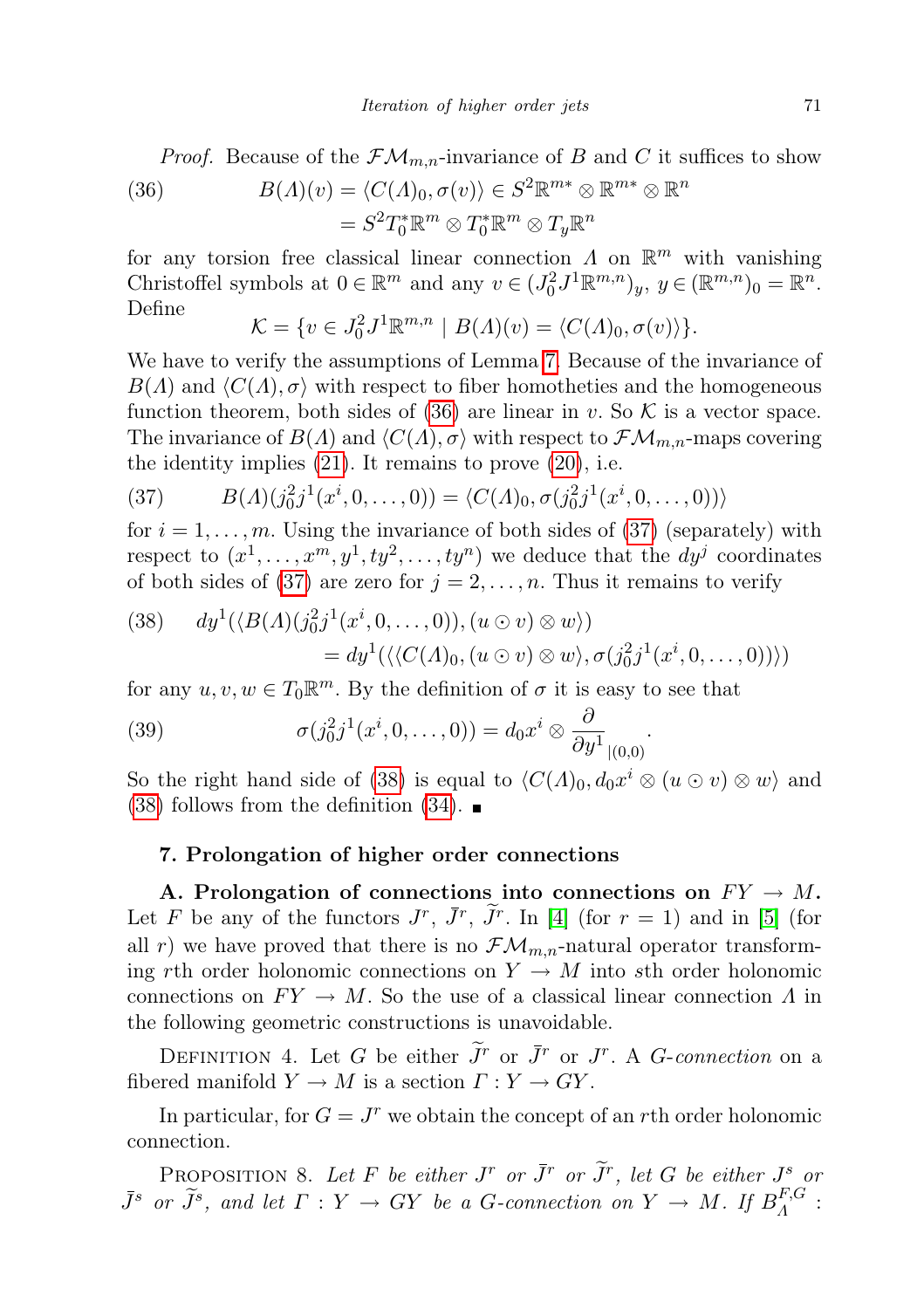$FG \rightarrow GF$  is an  $\mathcal{FM}_m$ -natural equivalence [\(16\)](#page-8-1) depending on  $\Lambda$ , then

$$
\mathcal{F}(\Gamma, \Lambda) := (B_{\Lambda}^{F, G})_Y \circ FT : FY \to GFY
$$

is a G-connection on  $FY \to M$ .

*Proof.* By Proposition [5,](#page-8-2)  $B_A^{F,G}$  ${}_{A}^{F,G}$  is an involution. So  $p_{FY}^G \circ (B_A^{F,G})$  $\binom{F,\mathbf{G}}{A}Y \circ FT =$  $F(p_Y^G) \circ FT = F(p_Y^G \circ T) = id_{FY}.$ 

Moreover, formula [\(19\)](#page-10-3) describes the classification of all  $\mathcal{FM}_{m,n}$ -natural transformations  $B_A: J^2J^1 \to J^1J^2$  depending on a torsion free connection Λ.

COROLLARY 1. Let  $\Gamma: Y \to J^1Y$  be a connection on  $Y \to M$  and let  $B_A: J^2J^1 \rightarrow J^1J^2$  be any  $\mathcal{FM}_{m,n}$  natural transformation depending on a torsion free connection Λ. Then

$$
\mathcal{J}^2(\Gamma,\Lambda) := (B_{\Lambda})_Y \circ J^2\Gamma : J^2Y \to J^1J^2Y
$$

is a connection on  $J^2Y \to M$ .

*Proof.* We know that all  $(A_{\Lambda}^C)$  from Theorem [1](#page-9-0) cover the identity of  $J^1J^1Y$ . Then the composition  $B<sub>A</sub> := A<sub>A</sub><sup>2,1</sup>$  $^{2,1}_{A} \circ A^{C}_{A}$  is an involution.

COROLLARY 2. Let  $\Gamma: Y \to J^2Y$  be a second order holonomic connection on  $Y \to M$  and let  $D_A := A_A^C \circ A_A^{1,2}$  $\Lambda^{1,2}_\Lambda$  be any  $\mathcal{FM}_{m,n}$ -natural transformation  $J^1J^2 \rightarrow J^2J^1$  depending on a torsion free connection  $\Lambda$ . Then

$$
\mathcal{J}^1(\Gamma, \varLambda) := (D_\varLambda)_Y \circ J^1 \varGamma : J^1 Y \to J^2 J^1 Y
$$

is a second order holonomic connection on  $J^1Y \to M$ .

REMARK 4. In [\[14\]](#page-20-1) all natural operators transforming a connection  $\Gamma$ on  $Y \to M$  and a classical linear connection  $\Lambda$  on  $M$  into a connection on  $J^1Y \rightarrow M$  are classified. However, for  $r > 1$  there is an open problem of classifying all natural operators transforming couples  $(\Gamma, \Lambda)$  into connections on  $J^r Y \to M$ .

B. Prolongation of connections into connections on  $FY \rightarrow Y$ . By item A above, prolongation of higher order connections from  $Y \to M$  to  $FY \rightarrow M$  can be defined by means of an auxiliary classical linear connection A on M. However, prolongation of connections from  $Y \to M$  to  $FY \to Y$ has a quite different character.

<span id="page-17-0"></span>PROPOSITION 9 ([\[20\]](#page-20-11)). There is no  $\mathcal{FM}_{m,n}$ -natural operator C transforming connections  $\Gamma: Y \to J^1Y$  and classical linear connections  $\nabla$  on M into connections  $C(\Gamma, \nabla)$  on  $J^{r}Y \to Y$ .

<span id="page-17-1"></span>Now we show that to construct a connection on  $J^{r}Y \rightarrow Y$  from a connection on  $Y \to M$ , it suffices to use some classical linear connection on Y.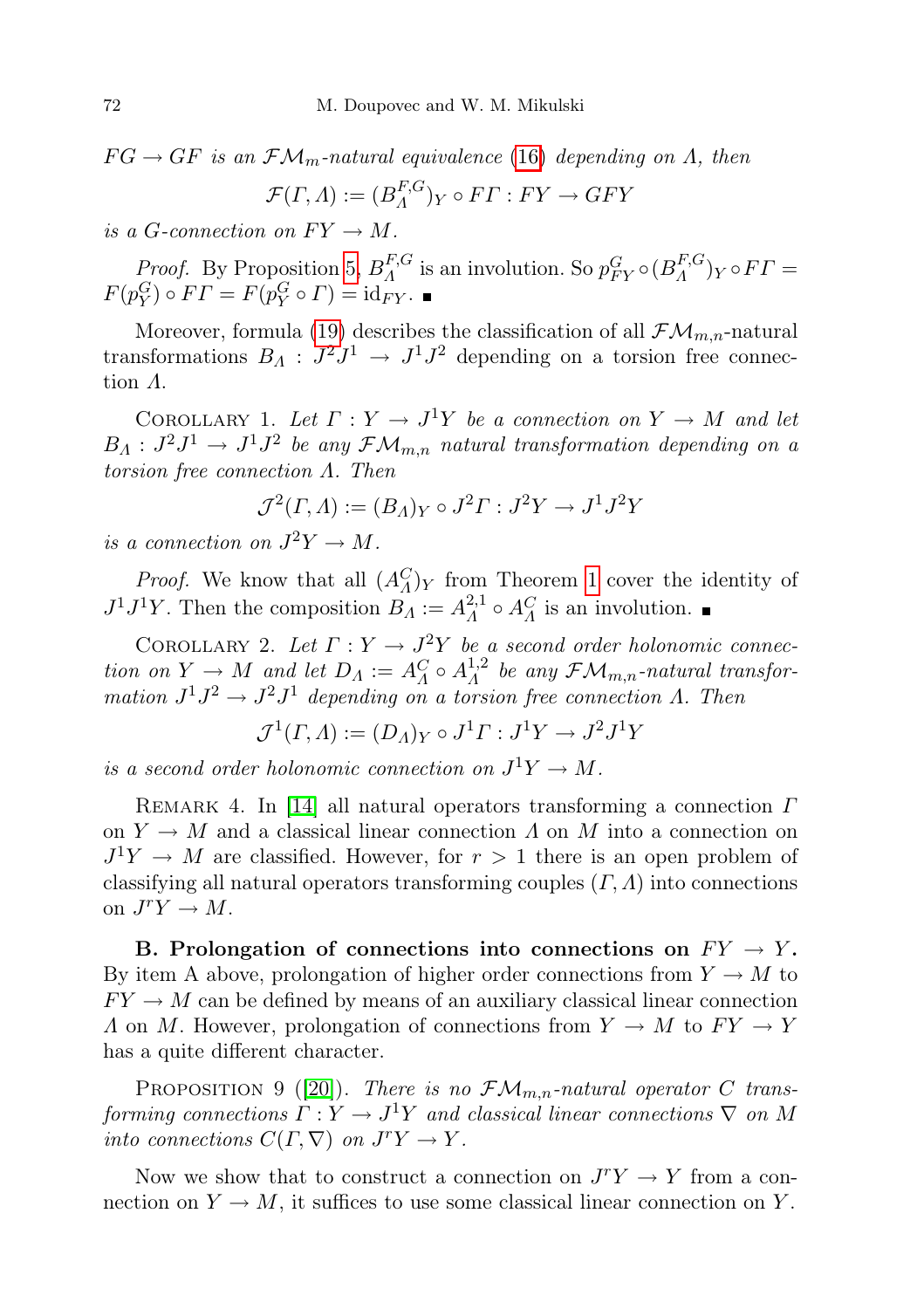EXAMPLE 1. Let  $\nabla$  be a classical linear connection on Y. Then we have a general connection  $D(\nabla)$  on  $J^r Y \to Y$  defined as follows. By Section 12.16 of [\[14\]](#page-20-1),  $J^{r}Y \rightarrow Y$  is an open subbundle in the bundle  $K_{m}^{r}Y$  of rth order contact elements on Y of dimension m. More precisely,  $J<sup>r</sup>Y$  is the (open) subset in  $K_m^r Y$  of all contact elements in  $K_m^r Y$  transversal to the fibers of  $Y \to M$ . But  $K_m^r : \mathcal{M}_{m+n} = \mathcal{F}\mathcal{M}_{m+n,0} \to \mathcal{F}\mathcal{M}$  is a bundle functor. Thus by Section 45.4 of [\[14\]](#page-20-1), our  $\nabla$  on Y together with the trivial general connection  $\Gamma^{Y}$  on the trivial bundle  $\mathrm{id}_{Y}: Y \to Y$  induces a general connection  $\mathcal{K}_m^r(\Gamma^Y, \nabla^{\exp,r})$  on  $K_m^r Y \to Y$ , where  $\nabla^{\exp,r}$  is the rth order linear connection on Y (the exponential lift of  $\nabla$ , [\[22\]](#page-20-14)), and then by restriction to the open subbundle  $J^{r}Y \to Y$  we have a general connection  $D(\nabla)$  on  $J^{r}Y \to Y$ . We remark that this geometric construction is due to I. Kolář.

REMARK 5. Using local coordinates, J. Janyška and M. Modugno have also constructed a general connection on  $J^1Y \to Y$  from a classical linear connection on  $Y$ , [\[11\]](#page-19-10). Then the second author extended this construction to  $J^r Y \to Y$  for all r (unpublished).

Applying Proposition [9](#page-17-0) and Example [1](#page-17-1) we recover the following result from  $|21|$ :

<span id="page-18-0"></span>PROPOSITION 10. There is no  $\mathcal{FM}_{m,n}$ -natural operator A transforming connections  $\Gamma: Y \to J^1Y$  and classical linear connections  $\Lambda$  on  $M$  into classical linear connections  $A(\Gamma, \Lambda)$  on Y.

*Proof.* If such an A exists, then given  $\Gamma$  and A as above we have a classical linear connection  $A(\Gamma, \Lambda)$  on Y. Then according to Example [1](#page-17-1) we have a general connection  $C(\Gamma, \Lambda) := D(A(\Gamma, \Lambda))$  on  $J^r Y \to Y$ . This contradicts Proposition [9.](#page-17-0)  $\blacksquare$ 

Using different methods than those from [\[21\]](#page-20-15), we present another proof of Proposition [10.](#page-18-0) We will use the following well-known facts saying that any affine transformation of a connected manifold is determined by its first jet at a point.

<span id="page-18-1"></span>LEMMA 12 (see Proposition 2.116 in [\[25\]](#page-20-16)). Let  $\nabla$  be a classical linear connection on a connected manifold N. Let  $f, g: N \to N$  be  $\nabla$ -affine maps. If  $j_x^1 f = j_x^1 g$  at some point  $x \in N$ , then  $f = g$ .

Second proof of Proposition [10.](#page-18-0) Suppose that such an A exists. Let  $\Gamma^0$ be the trivial general connection on  $\mathbb{R}^{m,n}$  and  $\Lambda^0$  be the usual classical linear flat connection on  $\mathbb{R}^m$ . Then we have a classical linear connection  $\nabla := A(\Gamma^0, \Lambda^0)$  on  $\mathbb{R}^m \times \mathbb{R}^n$ . Consider diffeomorphisms  $\varphi_1, \varphi_2 : \mathbb{R}^n \to \mathbb{R}^n$ such that  $j_0^1 \varphi_1 = j_0^1 \varphi_2$  and  $\varphi_1 \neq \varphi_2$ . The  $\mathcal{FM}_{m,n}$ -maps  $\Phi_a = \text{id}_{\mathbb{R}^m} \times \varphi_a$ for  $a = 1, 2$  preserve  $\Lambda^0$  and  $\Lambda^0$ . By the invariance of A, they also pre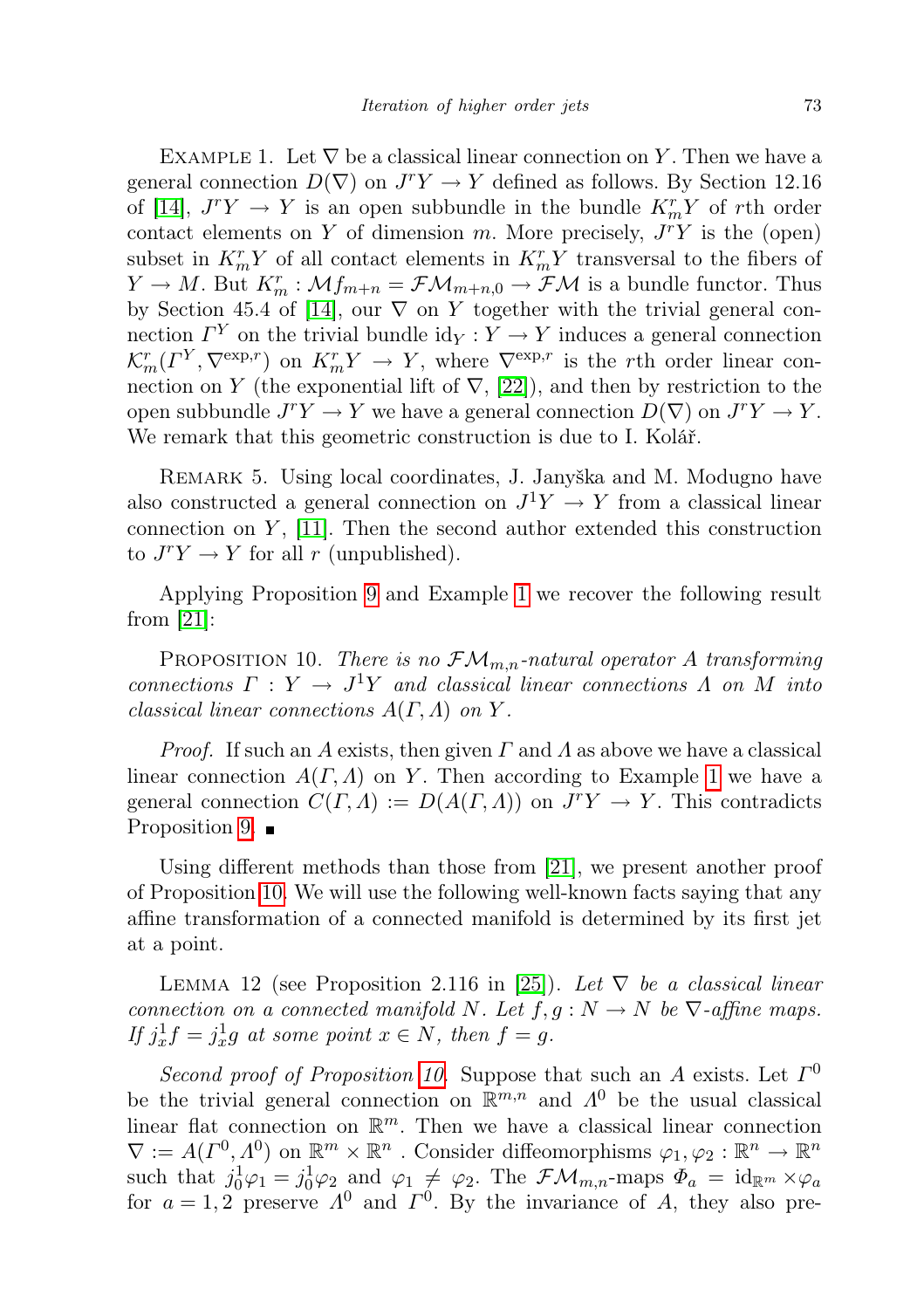serve  $\nabla = A(\Gamma^0, \Lambda^0)$ . Then  $\Phi_1$  and  $\Phi_2$  are two different  $\nabla$ -affine maps with  $j_{(0,0)}^1 \Phi_1 = j_{(0,0)}^1 \Phi_2$ , contrary to Lemma [12.](#page-18-1)

REMARK 6. Let  $Y = P \rightarrow M$  be a principal bundle. Section 54.7 of [\[14\]](#page-20-1) yields a construction of a classical linear connection  $N_P(\Gamma,\Lambda)$  on P from a principal connection  $\Gamma$  on  $P \to M$  and a classical linear connection  $\Lambda$  on  $M$ . So Proposition [10](#page-18-0) says that the assumption  $Y = P \rightarrow M$  is a principal bundle in the construction of  $N_P(\Gamma,\Lambda)$  is unavoidable.

Replacing  $\Gamma^0$  in the second proof of Proposition [10](#page-18-0) by the trivial sth order connection on  $\mathbb{R}^{m,n}$  we obtain the following generalization of Proposition [10.](#page-18-0)

PROPOSITION 11. There is no  $\mathcal{FM}_{m,n}$ -natural operator A transforming sth order connections  $\Gamma: Y \to J^s Y$  and classical linear connections  $\Lambda$  on M into classical linear connections  $A(\Gamma, \Lambda)$  on Y.

Remark 7. The second author recently classified all bundle functors  $F : \mathcal{F}\mathcal{M}_{m,n} \to \mathcal{F}\mathcal{M}$  which admit prolongation of rth order connections  $\Gamma$ on  $Y \to M$  into qth order connections  $A(\Gamma, \Lambda)$  on  $FY \to Y$  by means of torsion free classical linear connections  $\Lambda$  on  $M$ , [\[23\]](#page-20-12).

Acknowledgments. The first author was supported by a grant of the GA ČR No. 201/09/0981.

## References

- <span id="page-19-5"></span>[1] A. Cabras and I. Kolář, Connections on some functional bundles, Czechoslovak Math. J. 45 (1995), 529–548.
- <span id="page-19-6"></span>[2] —, —, Prolongation of second order connections to vertical Weil bundles, Arch. Math. (Brno) 37 (2001), 333–347.
- <span id="page-19-2"></span>[\[3\]](http://dx.doi.org/10.1007/s006050170010) M. Doupovec and I. Kolář, Iteration of fiber product preserving bundle functors, Monatsh. Math. 134 (2001), 39–50.
- <span id="page-19-8"></span>[\[4\]](http://dx.doi.org/10.1007/s10587-006-0096-3) M. Doupovec and W. M. Mikulski, On the existence of prolongation of connections, Czechoslovak Math. J. 56 (131) (2006), 1323–1334.
- <span id="page-19-9"></span> $[5] \quad [5] \quad -$ ,  $\quad$ ,  $\quad$ ,  $\quad$  involutions of iterated bundle functors, Colloq. Math. 106 (2006), 135–145.
- <span id="page-19-3"></span> $[6] \quad -, [6] \quad -,-$ , Higher order jet involution, Czechoslovak Math. J. 57 (132) (2007), 933-945.
- <span id="page-19-1"></span> $[7] \quad -$ ,  $\quad$ , Non-existence of exchange transformations of iterated jet functors, in: Banach Center Publ. 76, Inst. Math., Polish Acad. Sci., 2007, 497–504.
- <span id="page-19-0"></span> $[8] \quad -, [8] \quad -,-$ , Holonomic extension of connections and symmetrization of jets, Rep. Math. Phys. 60 (2007), 299–316.
- <span id="page-19-7"></span> $[9] \quad -,-$ , Reduction theorems for principal and classical connections, Acta Math. Sinica Engl. Ser. 26 (2010), 169–184.
- <span id="page-19-4"></span>[10] C. Ehresmann, Sur les connexions d'ordre supérieur , in: Atti del V. Cong. del'Unione Mat. Italiana, 1955, Cremonese, Roma, 1956, 344–346.
- <span id="page-19-10"></span>[11] J. Janyška and M. Modugno, Relations between linear connections on the tangent bundle and the connections on the jet bundle on a fibered manifold, Arch. Math. (Brno) 32 (1996), 281–288.